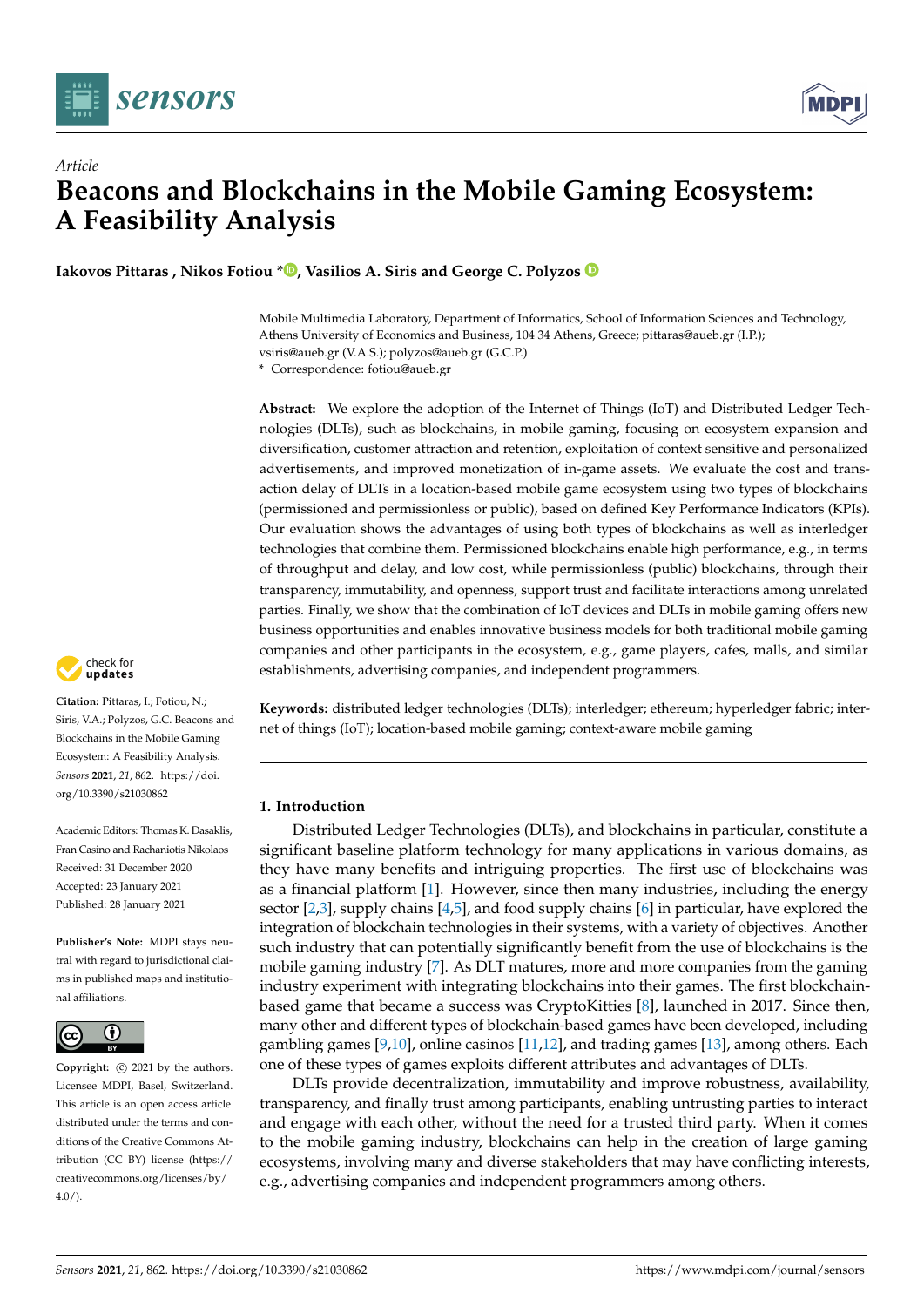Nevertheless, these properties come with a cost. The CryptoKitties game revealed some of the inefficiencies of blockchain technology. CryptoKitties attracted a lot of attention (more than 40,000 active users per day), leading to increased traffic on the Ethereum network, resulting in a sixfold increase in pending transactions on the Ethereum blockchain [\[14\]](#page-16-13). Furthermore, developers of such games have to face a variety of other issues regarding the performance of their games, such as increased delays, scalability issues, and last but not least, high costs. Therefore, designing a blockchain-based game is not a trivial task and sometimes it can be very challenging, leading to non-scalable and non user-friendly systems.

In this work, we explore different system architectures, combining various types of ledgers, in order to determine a suitable architecture for blockchain-based games, and investigate the relative trade-offs in combining public and private ledger technologies. Key advances in the blockchain technology exploited in this work are: The Ethereum blockchain [\[15\]](#page-16-14) that introduced Turing-complete smart contracts [\[16\]](#page-16-15), permissioned ledgers, with the widely-used representative Hyperledger Fabric [\[17\]](#page-16-16), which allows efficient and high performance operations in consortia, and finally interledger mechanisms [\[18\]](#page-16-17), which allow hybrid ledger ecosystems, benefiting from the best of both worlds.

In addition, we consider the inclusion of Internet of Things (IoT) devices and technologies in mobile gaming, which can help in the creation of novel and fun mobile games, while enlarging the set of involved parties and creating new business opportunities at the same time.

The IoT is an ecosystem of interconnected devices that can communicate with each other. The increasing number of devices connected to the Internet creates opportunities for new applications, which merge the cyber with the physical world. Gaming companies, and in particular mobile gaming companies, try to take advantage of the many benefits and opportunities that IoT provides in mobile gaming [\[19\]](#page-16-18). They try to combine the real with virtual worlds, in order to develop fun augmented or mixed reality games that make players feel that they are personally involved in the game environment, part of which is in the real world. Furthermore, by creating games that combine the physical with the digital world, new business opportunities arise. Cafes, malls, and similar establishments and companies, can participate in such applications, creating or enlarging an ecosystem, by deploying IoT devices in their premises in order to contribute and expand the location-based, contextaware, augmented, or mixed reality gaming experience, as we will discuss below.

In this paper, we present our recent work, undertaken in the context of the H2020 SOFIE project [\[20\]](#page-17-0), on investigating and evaluating the use of the IoT and DLT in mobile gaming. The contributions of this paper are the following:

- We investigate exploiting the IoT and DLTs in designing an expanding mobile gaming platform that can support an open mobile gaming ecosystem with improved in-game features (e.g., in-game assets), transparent transactions among the various entities (e.g., players, game developers, and advertisers), cross-game and game company assets and value transfers, and player interactions with the real world;
- We define Key Performance Indicators (KPI) for IoT-based, DLT-supported mobile gaming platforms;
- We illustrate the advantages of permissioned and permissionless blockchains in the mobile gaming context and demonstrate the benefits of interledger technology in combining both types of blockchains, creating hybrid environments;
- We evaluate a specific IoT and hybrid DLT mobile gaming platform we designed through a combination of emulation of gaming functions and actual implementations of DLT functionality (e.g., smart contracts) with different combinations of an Ethereum public blockchain [\[15\]](#page-16-14), a private instance of Ethereum, and a Hyperledger Fabric permissioned blockchain [\[17\]](#page-16-16).

The remainder of this paper is structured as follows: In Section [2,](#page-2-0) we present background information about the technologies used in our work. In Section [3,](#page-2-1) we present the related work in the area, with focus on the gaming industry and how it utilizes blockchains.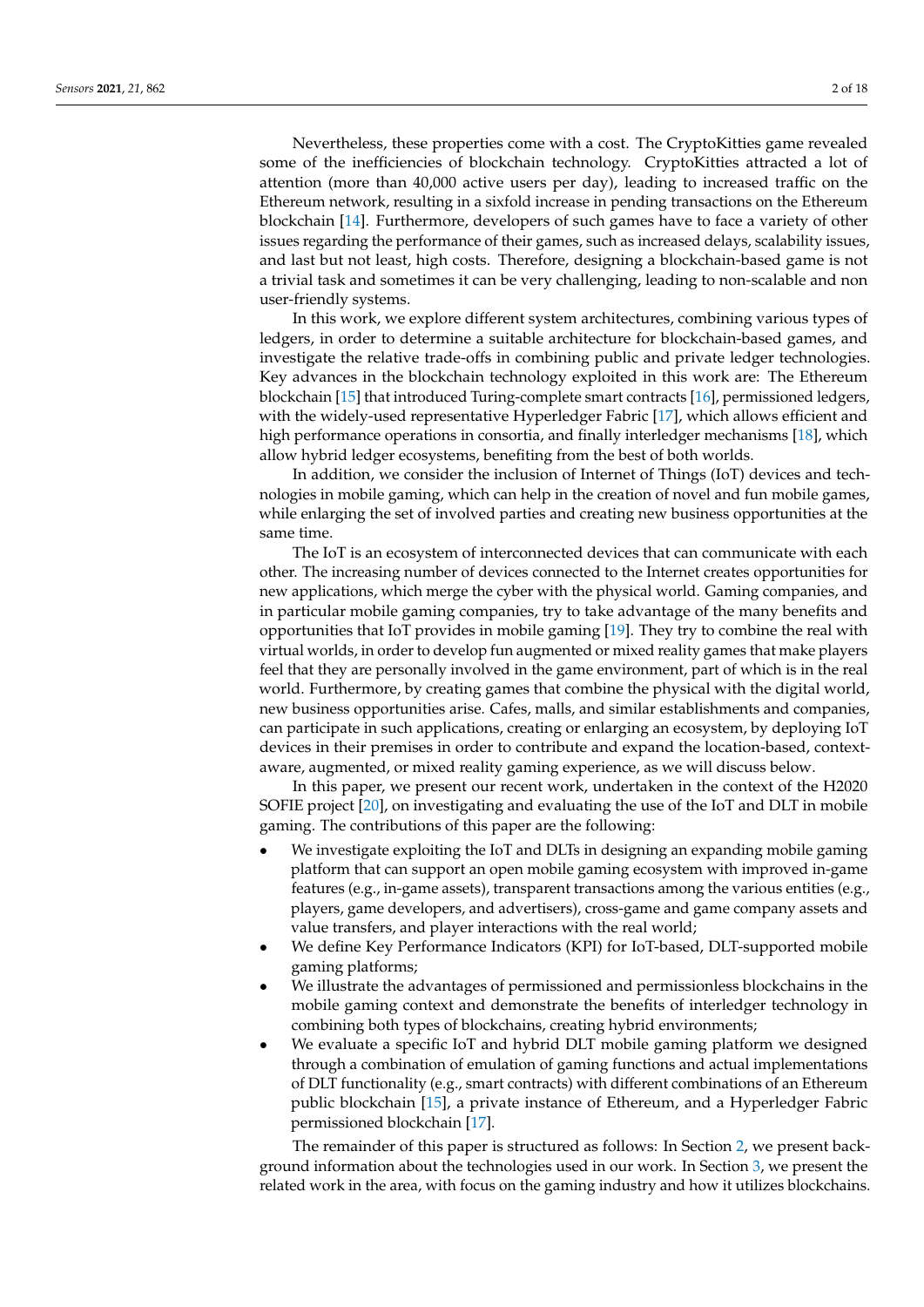In Section [4,](#page-4-0) we describe a particular use case of a mobile game and we introduce its various configurations. In addition, we present the emulation environment, which we developed for its evaluation. The actual evaluation of the use case is presented in Section [5.](#page-8-0) Section [6](#page-13-0) discusses the benefits of the IoT and DLTs in mobile gaming in more general terms. Finally, Section [7](#page-15-0) provides our conclusions and directions and plans for future work.

## <span id="page-2-0"></span>**2. DLT Background**

A blockchain is an append-only ledger of transactions distributed throughout a network of trustless nodes. Hence, they are also referred to as Distributed Ledger Technologies (DLTs). Each block of the blockchain contains a list of validated transactions organized in a Merkle Tree. Transactions are validated by several network nodes and are added in the ledger upon consensus (usually with a Byzantine Fault Tolerant protocol [\[21\]](#page-17-1)). A blockchain may be public (permissionless), e.g., Ethereum [\[15\]](#page-16-14), or private (permissioned), e.g., Hyperledger Fabric [\[17\]](#page-16-16), even though finer distinctions can be made in some cases. Public blockchains can be observed by anyone and anyone can submit transactions and join the network and even participate in the consensus process, while private blockchains can be observed and altered only by the nodes having the right credentials (which implies that some entity specifies the set of possible participants, i.e., gives them permission to join). A tutorial introduction to blockchains and DLTs and their potential applicability in the IoT and intelligent environments in general can be found in the paper by Voulgaris et al. [\[22\]](#page-17-2). In this paper we employ two different blockchain technologies: Ethereum and Hyperledger Fabric.

A popular implementation of a public, permissionless blockchain is Ethereum. Ethereum is an open source decentralized computing infrastructure that is capable of executing immutable distributed applications known as smart contracts. Immutability in this context refers to the fact that once a smart contract is deployed, its code cannot be changed. Users interact with a smart contract by sending transactions, which if valid, are appended to the ledger by special nodes known as miners, allowing anybody to retrieve a contract's execution history and past values of its variables. Users own a public/private key pair that is stored in a wallet and it is used for signing transactions. Transactions are sent to the network by executing a Remote Procedure Call (RPC) on an Ethereum node that may or may not belong to the user.

On the other hand, Hyperledger Fabric is a private, permissioned, blockchain technology, meaning that the membership to the network is controlled. Fabric, like Ethereum, supports the execution of distributed applications, called chaincodes in this case (but for simplicity, in this paper we will refer to chaincodes as smart contracts when we discuss running code on blockchains in general). Chaincode (smart contracts) executed on Fabric can be written in any programming language, including JavaScript and Go, among others. Chaincode is executed simultaneously and in parallel by special nodes on the Fabric network, called endorsing peers. When all the appropriate endorsing peers, specified by the endorsement policy execute a transaction, they send back the transaction result. Eventually, the results are gathered by another special node of the Hyperledger Fabric network, called orderer, which orders the results, creates the block, and broadcasts this block to the Hyperledger Fabric network (i.e., permissioned the blockchain).

# <span id="page-2-1"></span>**3. Related Work**

Companies in the gaming industry have already integrated blockchains into their products. One of the first blockchain-based games, introduced in 2014, was Huntercoin [\[23\]](#page-17-3). Huntercoin is a game where players control a "hunter", who explores a 2D virtual universe residing within the blockchain. The goal of this game is to collect coins, which can be exchanged with fiat currency. Thus, the blockchain is used mainly for mining, storing, and trading these in-game coins. As we have mentioned earlier, the first blockchain-based game that became a success is CryptoKitties [\[8\]](#page-16-7). It is a game where players can buy and "breed" kitties, which are represented by blockchain-based tokens. In particular, the game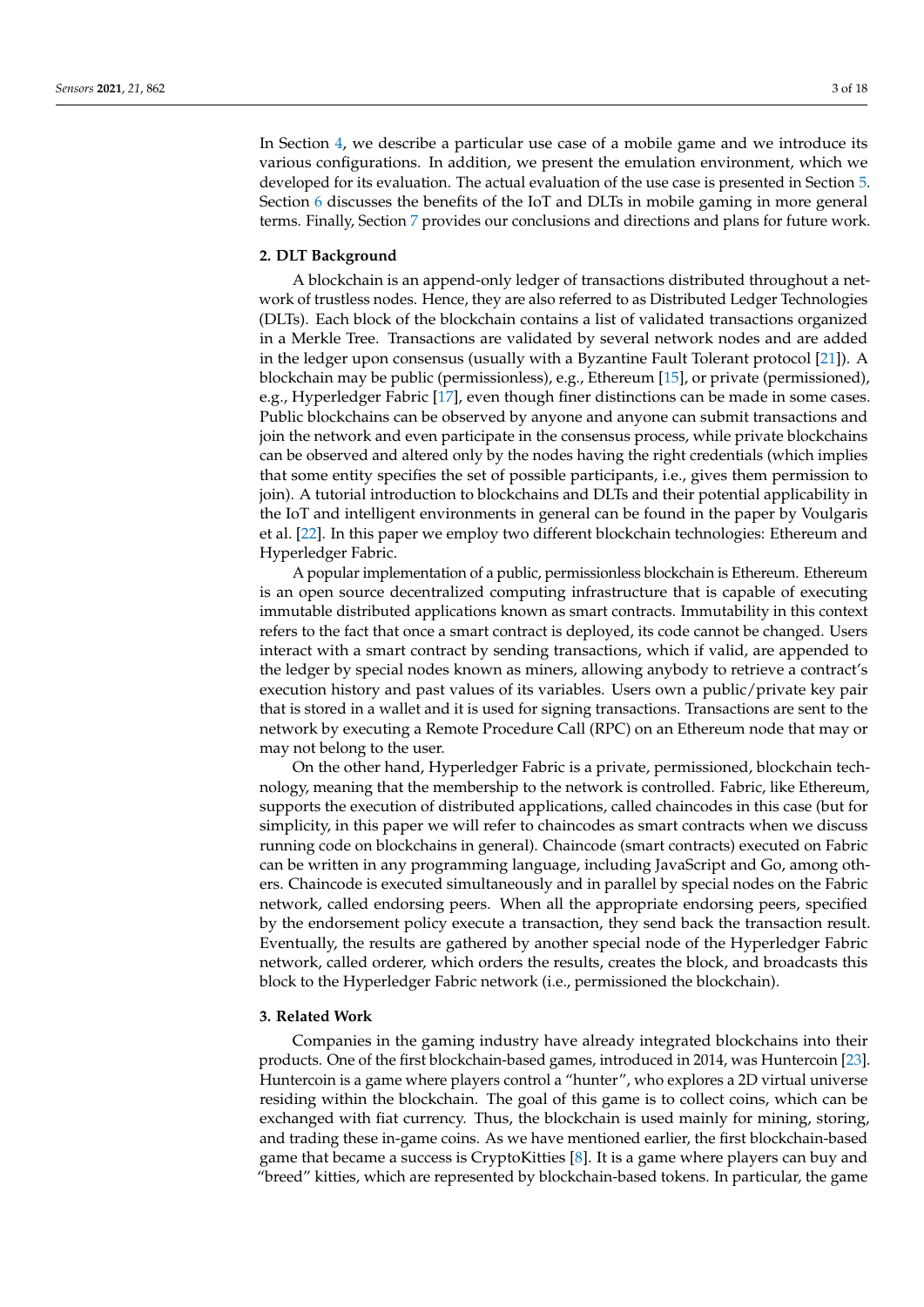uses the ERC 721 token standard [\(http://erc721.org/\)](http://erc721.org/) to create and manage tokens that represent the in-game assets.

Another game that launched more recently, in February, 2020, is Decentraland [\[24\]](#page-17-4). Decentraland is a distributed platform for a shared virtual world that enables players to build on top of it. It uses the Ethereum blockchain and utilizes the ERC 20 token standard [\(https://eips.ethereum.org/EIPS/eip-20\)](https://eips.ethereum.org/EIPS/eip-20) in order to allow players to trade goods and services provided by themselves. Finally, another recent game that shows the benefits of blockchains in gaming is KotoWars [\[25\]](#page-17-5). In this game, players are able to duel each other, using their assets ("kitties") earned from the CryptoKitties game. This game is of particular interest as it demonstrates how blockchain technology can enable interoperability among different games. It is clear that many games that utilize blockchains have been developed, which take advantage of the features and properties of the DLTs. However, there are not many games or mobile games, that combine DLTs with the IoT. In this paper, we present and evaluate various aspects of a context-aware mobile game that has been developed for the SOFIE project and utilizes both IoT devices and blockchains.

In addition to gaming companies, many research efforts have considered utilizing blockchain technology within gaming. Min et al. [\[26\]](#page-17-6) survey and categorize existing blockchain-based games according to the properties and features of the blockchain they use, while Min and Cai explore architectures used in blockchain-based games and the security issues that arise [\[27\]](#page-17-7), and Cai and Wu [\[28\]](#page-17-8) have proposed a gaming avatar framework that provides interoperability across multiple games and blockchains. On the other hand, Kalra et al. [\[29\]](#page-17-9) have used blockchain technology, not for the game itself, but for implementing auxiliary functionalities for the games. In particular, they have designed an application that addresses two seemingly different problems in online gaming, cheating and DDoS attacks to game servers.

Although all these efforts illustrate the advantages, as well as the potential for using blockchain in gaming, they do not provide insights about the impact of this technology in gaming applications. In this work, we fill this gap by discussing and evaluating the impact of the inclusion of blockchains to mobile gaming and propose the use of interledger technology in order to exploit both public and private ledgers while achieving the high performance expected in gaming.

This paper summarizes our efforts in evaluating a context-aware mobile game, as part of the H2020 project Secure Open Federation for Internet Everywhere (SOFIE). The goal of the SOFIE project was to federate existing IoT platforms, without requiring any internal change, using distributed ledger and interledger technologies. SOFIE proposed and used four real-life pilots to obtain requirements for the SOFIE architecture and framework components developed and to demonstrate the applicability and effectiveness of the approach. Two of the pilots are described in [\[30\]](#page-17-10). One is a food supply chain application capable of certifying the provenance and the conditions of the full path of the food, from field-to-fork through immutable recording of sensors and in general IoT technology (including perhaps exploitation of actuators, e.g., in the form of controlling storage temperature). The second is smart grid applications where electrical power distribution is balanced through targeted electric vehicle charging with the right incentives provided to interest parties through auctions on blockchains.

In this paper, we consider the third real life pilot of SOFIE that utilizes blockchains and IoT technologies in location-based and context-aware mobile gaming. Manzoor et al. [\[31\]](#page-17-11) describe in detail this location-based mobile game. They present an architecture for such games and then they describe a specific game which they have designed and implemented, investigating the latency and the throughput aspects of the system. The game is a full implementation with a user interface and can be played on real mobile devices, using real Bluetooth beacons or Wi-Fi access points as beacons. Due to their approach, they have to make specific implementation decisions and limit the choices and parameters they investigate, but they also obtain concrete (but technology and solution specific) performance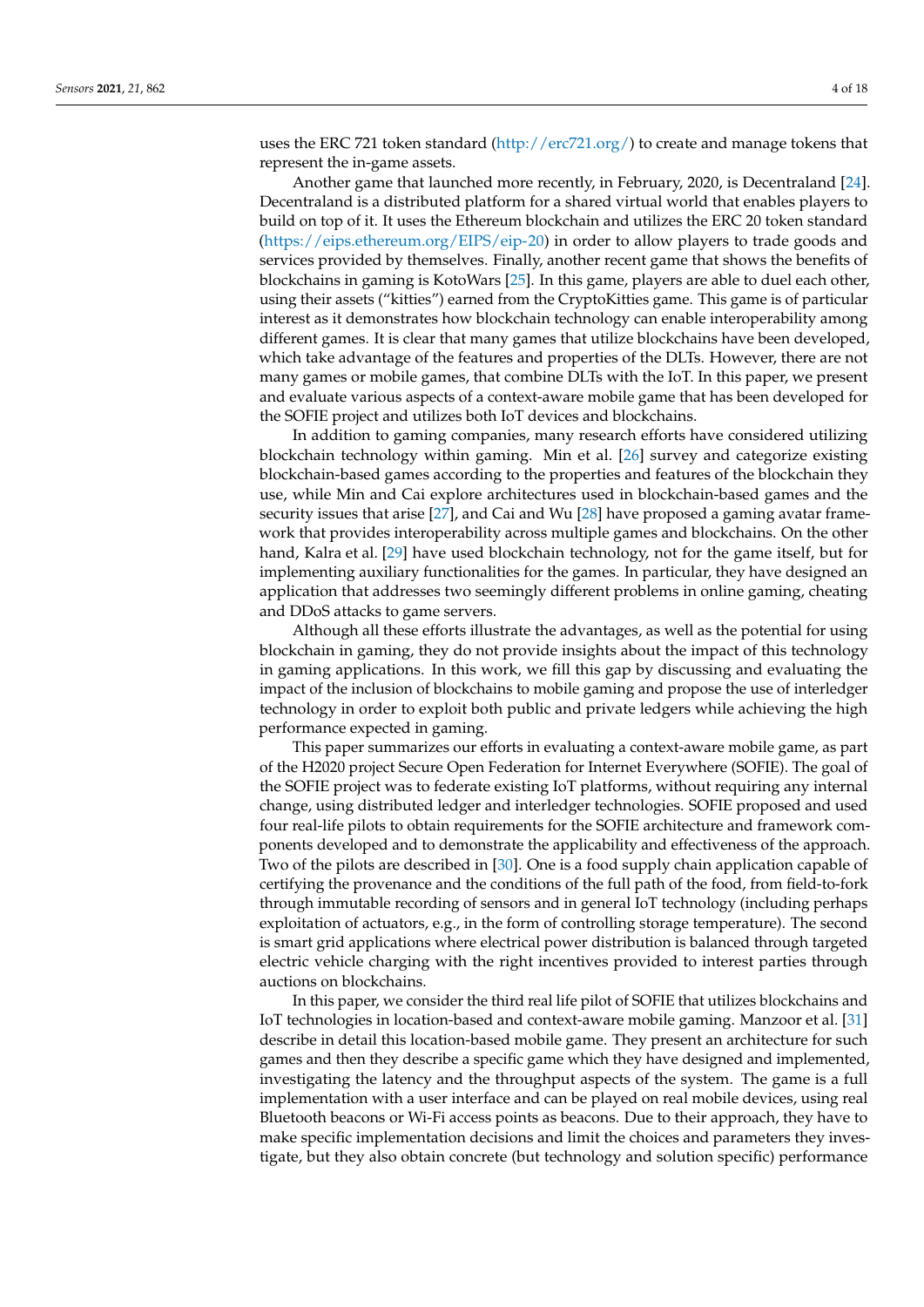metrics, e.g., for the (mean) time to detect a beacon and the number of players that can be supported.

In our work and in this paper, we use mainly emulation in order to investigate a larger universe and potential applications and mobile gaming ecosystem (but we do actual implementation for all smart contracts and related DLT functionality). This allows us to research more architectural scenarios that jointly utilize public and private blockchain technologies, determine the corresponding trade-offs, and investigate many more performance metrics.

## <span id="page-4-0"></span>**4. A Scavenger Hunt Location-Based Mobile Game Ecosystem Emulation**

The mobile gaming industry has been considering how to expand the gaming ecosystem. Various ideas have been contemplated and directions proposed. First, improving player trust in the exclusivity, rareness, or even uniqueness of in-game assets provided by gaming companies and traded by players. This is a privileged area for blockchains. Then, if that is secured, the (long-term) value of assets increases and it is felt that players that own such assets should be able to transfer them between games, even across ecosystems of different gaming companies. Again DLTs can play a role here and if the ecosystems use different blockchains, interledger technology provides solutions. Another direction exploited to engage players and programmers and expand games and keep them fresh and adapt them to various communities and interests is the incorporation of the capability of third parties to design "challenges". These are specific tasks designed and programmed possibly by independent (to the main gaming company) parties that are attached to the game and expand it. These challenges can bring their own rewards, in particular if there is a general, accessible system of rewards and assets endorsed by the game, such as a blockchain, e.g., Ethereum tokens can play both roles. Finally, advertising is also present in this domain. More interesting is perhaps context-aware ads, perhaps related to the game and the player's performance, interests, and choices. Enabling advertising companies to conduct campaigns outside the complete control, and perhaps without a-priori knowledge, of the gaming company is an intriguing possibility, potentially supported by open DLTs.

A different direction has been very successfully brought to the forefront by Pokémon Go, one of the most used and profitable mobile apps in 2016. In addition to Augmented Reality, it popularized location-based gaming technology, creating opportunities for brick and mortar stores and other businesses to exploit the digital revolution and mobile gaming in particular to improve their bottom line due to increased foot traffic. On the other hand Pokémon Go also exhibited many other features of mobile gaming we are considering and trying to address through technology in this works: Cheating and hacks by players, the power and presumed arbitrariness of the gaming company, the performance problems of centralization, in particular in the case of targeted denial of service attacks, the low resolution of the location technology, and others. However the success and publicity created by Pokémon Go has intensified interest in location-based and context-aware gaming more generally and in particular in combination with advanced IoT technology availability and affordability.

In order to evaluate how blockchains and IoT technologies perform in demanding mobile gaming applications and their potential impact on expanding gaming ecosystems, we emulated a generalized version of the scavenger hunt location-based mobile game introduced and implemented by Rovio in the EU H2020 project SOFIE.

The game is designed around locations with players incentivized to move from location to location with puzzles presented only when present in the right location and rewards for solving the puzzles. It utilizes IoT beacons or specific Wi-Fi access points or localization, which includes "challenges" and exploits DLTs. A comprehensive description of the mobile game and its architecture is presented in [\[31\]](#page-17-11). In a nutshell, the players have to solve riddles using clues to reveal target locations. By solving these riddles, the players are rewarded with points, which they can exchange with rewards and assets. From a high level perspective, the flow of the game is as follows. Initially, the player sees the available nearby riddles (challenges), based on their GPS location. Then, they select one and receive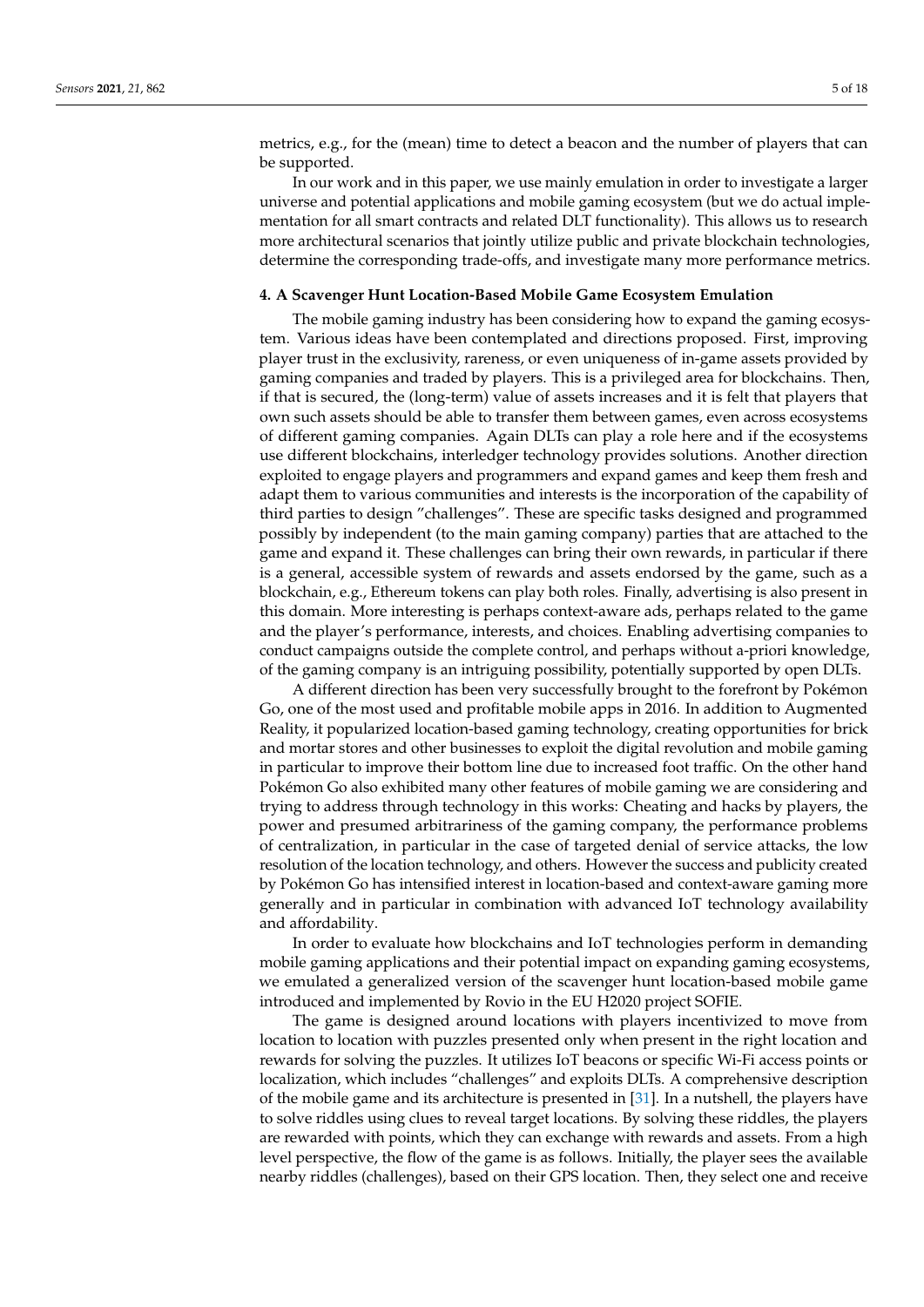clues that will lead to the first location that the player has to visit. When they arrive at the location of a deployed IoT device, a riddle alongside with some clues are shown on the mobile device. Solving the riddle or performing the appropriate task (e.g., take a picture of a statue located in square X, where X is four blocks away from square Y) will reveal the location of the next IoT device, in order for the player to go there, collect points, and download the next riddle. This procedure continues until the last IoT device is reached.

In addition to the core functionality of the game described above, the specific mobile game provides some additional features. A user is able to skip any challenge, at any time of the game, by viewing an advertisement offered by an advertising company, by paying in in-app tokens, or in fiat currency. Furthermore, a player can get a reward, which can be an asset for the game, by the advertising company if they watch an advertisement. Moreover, the player can at any point of the game redeem points in order to receive rewards given by the game company. The rewards are assets (e.g., a sword or a shield) that can be used in the game or in any other game that uses the same blockchain platform, thanks to blockchain properties, persistence, immutability, and transparency.

The blockchains considered in the design of the game are Ethereum and Hyperledger Fabric for different roles and reasons. Ethereum is a well-known public blockchain (and thus trusted) supporting smart contracts and a widely-accepted cryptocurrency, but has cost and performance limits. Hyperledger Fabric provides high performance, privacy in groups, and a more flexible programming environment, at no monetary and no significant energy cost. A private Ethereum version, without the energy-hungry proof-of-work can be used as an alternative to Hyperledger Fabric. These blockchains are chosen for external and internal gaming functions, respectively. To interconnect these two blockchains, there is a need for an Interledger Gateway (ILG) [\[18\]](#page-16-17) that handles communication between two ledgers. An ILG is a component that enables interoperability among different DLTs, by transferring information and value between them. In the SOFIE project, an interledger component has been developed [\(https://github.com/SOFIE-project/Interledger\)](https://github.com/SOFIE-project/Interledger) that enables activity on one ledger, called the *Initiator*, to trigger activity on one or more ledgers, called the *Responder(s)*. This specific interledger component is used in the mobile game in order to allow the communication between the Hyperledger Fabric and public or private Ethereum networks.

For the IoT part of the game, IoT beacons are used as proximity sensors to determine the location of a player, when the user visits the corresponding Point of Interest (PoI). The beacons could be sensed by the user's smartphone using the Bluetooth Low Energy (BLE) standard, or even Wi-Fi, with different accuracies.

#### *Emulation Environment and Modeling*

In this section, we present the emulation environment that we developed in order to evaluate the performance and other aspects of the scavenger hunt location-based mobile game in more general settings as well as its ecosystem expansion potential. The emulation allows us to easily compare different DLT setups that utilize public (permissioneless) and private (permissioned) blockchains, which would be complicated and difficult with the actual mobile game implementation. Our emulation involves and investigates public ledgers, using a public Ethereum test network, and private ledgers, using a private Ethereum network, or a Hyperledger Fabric instance, allowing us to compare different configurations with the two aforementioned types of blockchains that have different features and trade-offs in terms of transaction cost, latency, transparency, and privacy, among others. Our evaluation through the emulation environment focuses on some system performance metrics (KPIs, defined in the following Section) and does not consider business-oriented metrics such as player satisfaction, gaming experience, and revenue opportunities.

Our developed emulation environment is composed of the following entities and actors (see also Figure [1\)](#page-6-0):

- A Web application that emulates the mobile gaming client;
- The players;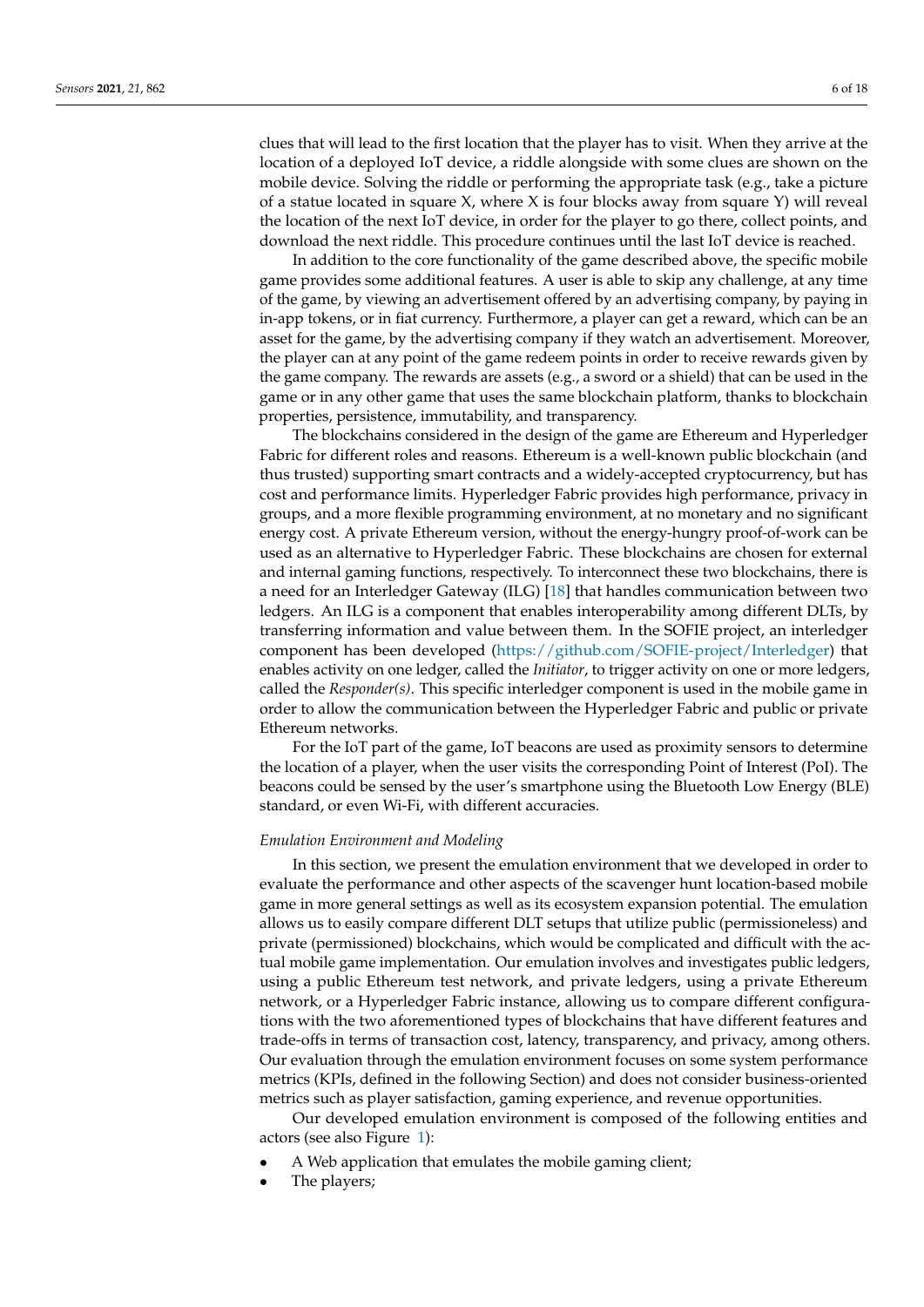- The game administrator;
- The (public or private) Ethereum blockchain and the corresponding smart contracts;
- The Hyperledger Fabric blockchain and the corresponding smart contracts;
- An Interledger Gateway.

The first component of our system is the mobile gaming client, which is emulated as a Web application implemented in React.js [\(https://reactjs.org/\)](https://reactjs.org/). Both players and administrators use this Web application to interact with the game, to allow players to play the game, and administrators to modify anything on the game. In order for the actors to interact with the application, they need to own an account in the gaming system, as well as a blockchain wallet account. The latter account corresponds to a public/private key pair for performing transactions on the blockchain. Each challenge/riddle is identified by a unique identifier. In order for a player to select and "play" a challenge, they must choose the appropriate challenge identifier. The solution of the challenge's riddle is emulated in the application through a "complete" button. The player can skip a challenge by paying some predefined amount in cryptocurrency, or in in-app tokens, or by viewing an advertisement. The in-app tokens are developed using the Ethereum ERC 20 token standard. Finally, advertisements are emulated as functions of a smart contract. Thus, if a player wants to "watch" an advertisement and get the corresponding rewards, they must call the appropriate function of the smart contract from the application.

<span id="page-6-0"></span>

**Figure 1.** Architecture diagram for the emulation environment involving two blockchains that are interconnected through an Interledger Gateway.

The main functionality of the scavenger hunt location-based mobile game is emulated by three smart contracts. The first smart contract, named *game smart contract* implements all the functionality related to the challenges and rewards. In particular, it records the challenges on the blockchain. It also records a mapping of players and challenges and whether a particular player has completed the tasks of a challenge or not. Furthermore, the smart contract automatically calculates the points that each player obtains, when they complete the challenge. Moreover, it implements the functions for skipping a challenge. Finally, it implements a function for redeeming the rewards. The second smart contract, called *ads smart contract* contains the functions that emulate the advertisements. It is responsible for checking whether the player "watched" the advertisement or not and provides the corresponding rewards. The third smart contract is the *token smart contract*. The token smart contract mints, burns, and manages the in-app tokens.

Figure [1](#page-6-0) contains the architecture diagram of our emulation environment. It shows all the components and their interactions, in the case, where the gaming functions are implemented in smart contracts running on different blockchains, which are interconnected through the ILG. In our emulation environment, we have implemented the ILG as one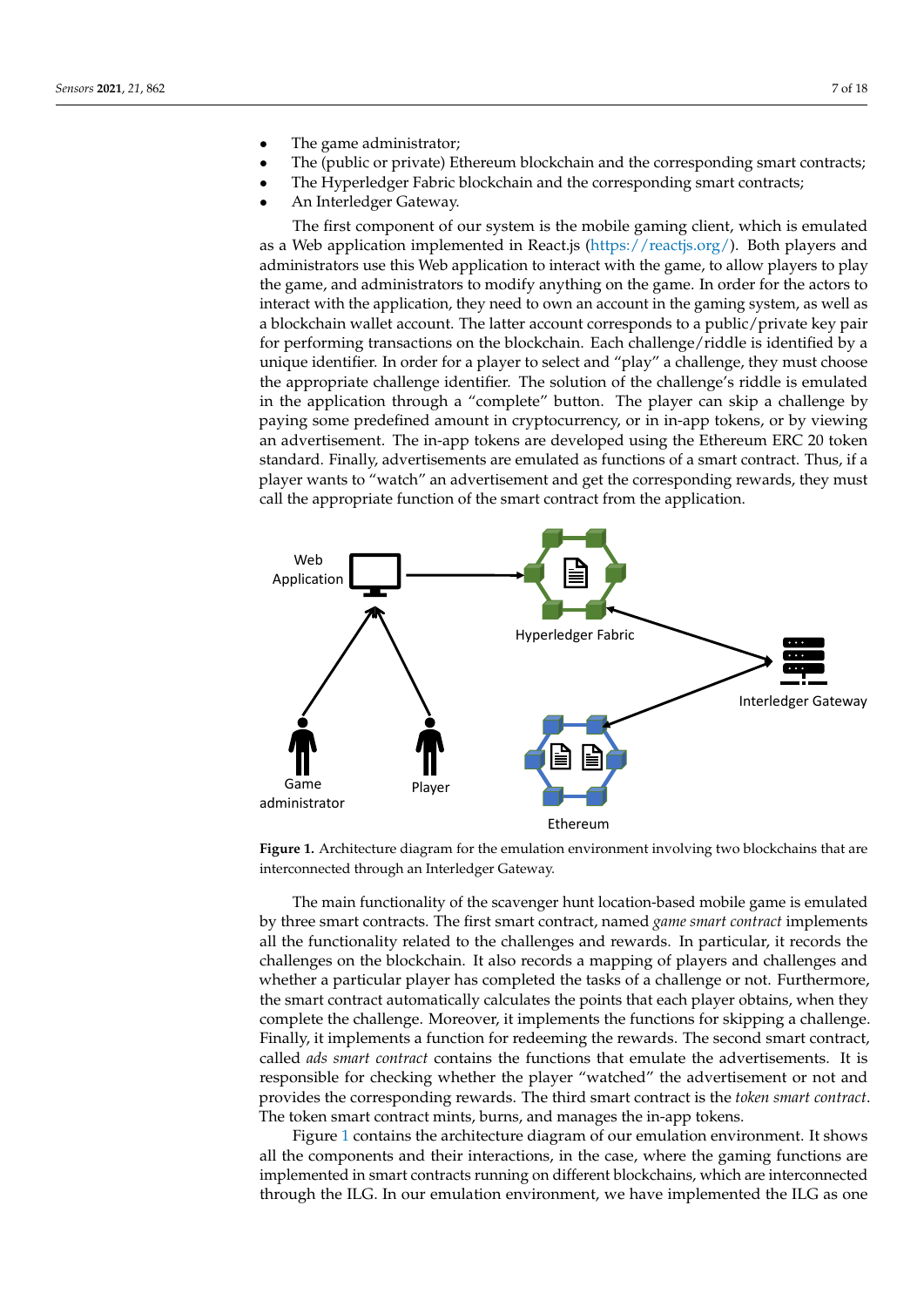entity that "watches" all the blockchains for emitted events and acts accordingly when it receives one such event. Adding one entity that acts as the ILG is the easiest and typical solution. However, more robust solutions [\[32\]](#page-17-12) can be considered if needed. The interledger functions are implemented using Node.js and the web3 JavaScript library [\(https://web3js.readthedocs.io/en/v1.2.9/\)](https://web3js.readthedocs.io/en/v1.2.9/) in order to interact with the smart contracts. The architecture shown in this figure is one of the four architecture scenarios that we have developed, and in particular is the fourth emulation scenario (see below). Figure [2](#page-7-0) presents the actors' interactions with the emulated gaming system (emulation environment). The diagram shows all the involved actors of the mobile gaming ecosystem, and the functions of the emulated mobile game, they can perform or interact with. The four emulation scenarios that involve different DLTs setup are presented below.

<span id="page-7-0"></span>

**Figure 2.** Actors' interaction with the mobile gaming system.

**Scenario 1—One public blockchain, Ethereum:** The first scenario considers a single public Ethereum blockchain. All three smart contracts, which implement the gaming functionality, are deployed on the Rinkeby Ethereum test network [\(https://www.rinkeby.io\)](https://www.rinkeby.io).

**Scenario 2—Two types of blockchains, public and private Ethereum:** The second scenario investigates the gains from utilizing two types of blockchains, a public blockchain, and a private/permissioned blockchain. The public blockchain is the Rinkeby Ethereum test network, while the permissioned blockchain is a private instance of Ethereum. The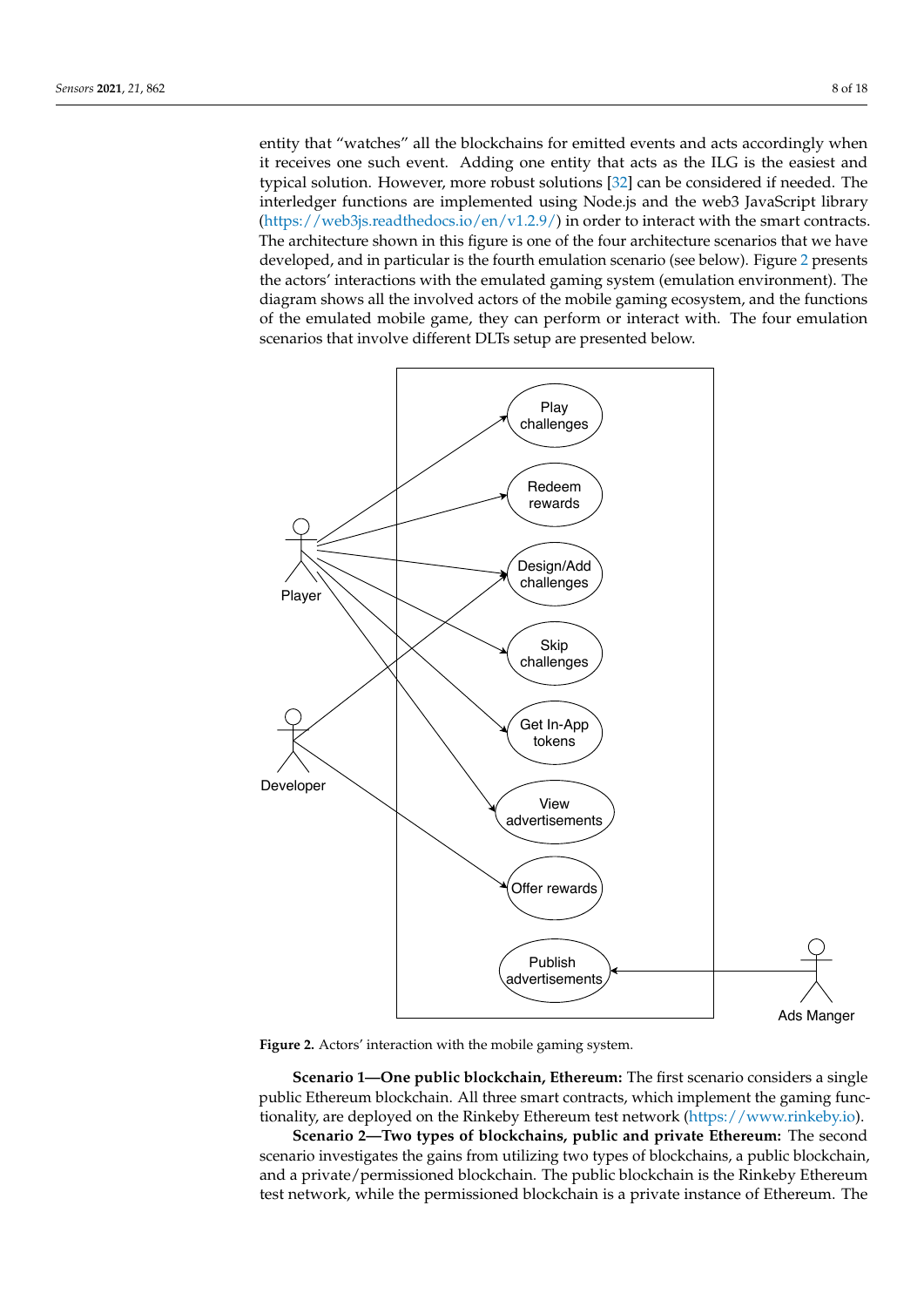game smart contract is deployed on the private ledger, while the other two smart contracts are deployed on the public ledger. In order for the two ledgers to communicate with each other, there is an ILG, which is responsible for the interconnection of them. ILG "listens" for events on both instances of Ethereum and handles the corresponding functions.

**Scenario 3—One private blockchain, Hyperledger Fabric:** The third scenario considers a single private ledger. In particular, we use Hyperledger Fabric. All smart contracts are deployed on the Fabric blockchain.

**Scenario 4—Two types of blockchains, public Ethereum and Hyperledger Fabric:** Last but not least, the fourth emulation scenario utilizes the two types of blockchains, as in scenario 2, but differs from that scenario in that the private blockchain that is used is Hyperledger Fabric, instead of a private instance of Ethereum.

#### <span id="page-8-0"></span>**5. Performance Evaluation**

To evaluate the performance of the presented mobile game using the emulation environment, we first define the performance metrics that play a crucial role in the performance of the system. The first performance metric we consider is the response time, namely the time required to execute various requests. In this case, where the gaming system utilizes blockchain and IoT devices, the response time is affected by the time that the system performs read and write transactions, and the time that an IoT device needs to detect the players arriving in a particular location. Furthermore, transactions on a public blockchain incur a transaction cost, which in Ethereum is expressed as the cost of gas for executing transactions on the EVM. Thus, since we utilize public Ethereum in mobile game, we should consider the execution cost, measured in gas, as a performance metric. Finally, the last two performance metrics we consider are the throughput and the scalability, since they characterize the volume of transactions, as well as the number of players that the system can support in a given time window.

The aforementioned metrics constitute the Key Performance Indicators (KPIs) and are shown in Table [1.](#page-8-1) As we have already discussed above, we do not consider businessoriented metrics, and that is why in the table below there are not popular KPIs for mobile gaming, such as Daily Active Users (DAU), Average Revenue Per User (ARPU), and Monthly Active Users (MAU) among others, which are important but addressable only through real implementation. Below, we describe the experiments that we performed, in order to measure all the defined KPIs, and the corresponding results for all the emulation scenarios described in the previous Section.

<span id="page-8-1"></span>

| <b>KPI</b>       | Name                             | Description                                                              |
|------------------|----------------------------------|--------------------------------------------------------------------------|
| KPI <sub>1</sub> | Public ledger execution cost     | Cost for executing operation                                             |
| $KPI_2$          | Response time for write requests | on a public ledger<br>Time for the system to respond                     |
| KPI_3            | Response time for read requests  | to write transactions<br>Time for the system to respond                  |
| KPI_4            | BLE beacon detection time        | to read transactions<br>Time that player has to wait between arriving    |
| KPI 5            | Throughput                       | at location and receiving the task<br>Maximum number of transactions per |
|                  |                                  | time unit<br>Increase of cost as number of                               |
| KPI_6            | Cost scalability                 | challenges increases                                                     |
| KPI 7            | Time scalability                 | Increase of response time as number<br>of challenges increases           |

**Table 1.** System key performance indicators for the mobile game.

The smart contracts running on the Ethereum blockchain were written in Solidity, while the smart contracts running on Fabric were written in Node.js. Ethereum smart contracts were tested in the Rinkeby Ethereum test network. On the other hand, for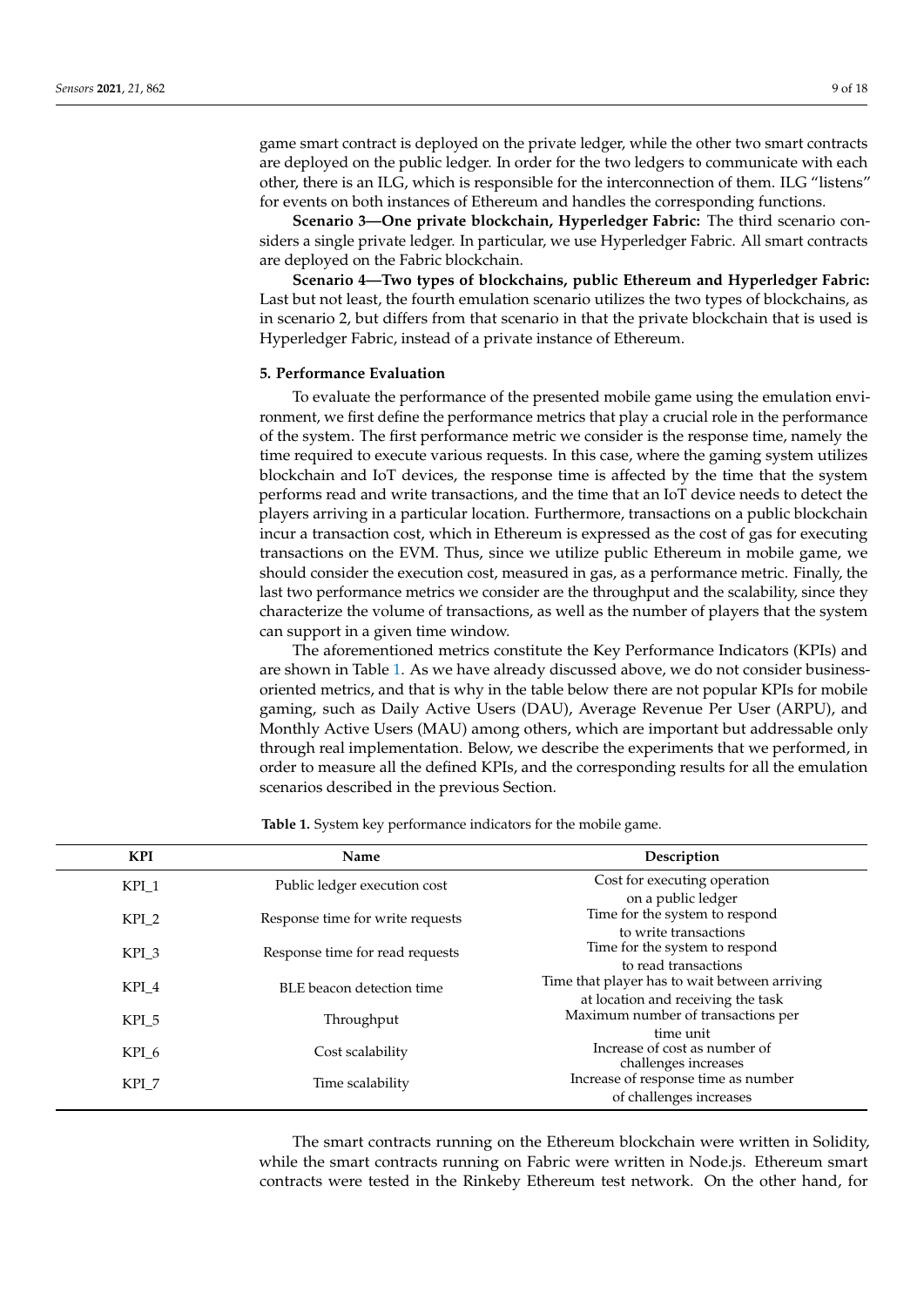the scenarios that leverage Hyperledger Fabric, we used Fabric v1.4. The network in Hyperledger Fabric consisted of two organizations, having two endorsing peers each. The smart contracts were deployed in all peers. The results presented below are the average value of 10 executions. Furthermore, we calculated the 95% confidence interval for each of the experiments, using the Student's t-distribution (because the sample size is small, <30).

KPI\_1 refers to the public ledger execution cost and is measured in gas units. The third scenario, which utilizes only the Hyperledger Fabric, does not entail an execution cost, since it does not perform any actions on a public ledger. For the same reason, some of the actions in the second and fourth scenario incur zero cost too. Furthermore, some actions in different scenarios have the same implementation and hence also have the same cost. All the actions that involve a transaction on a public ledger and the corresponding execution cost, for all scenarios is shown in Table [2.](#page-9-0)

<span id="page-9-0"></span>**Table 2.** Ethereum virtual machine execution cost (gas).

| <b>Actions</b>                  | Scenario 1 | Scenario 2 | <b>Scenario 3</b> | Scenario 4 |
|---------------------------------|------------|------------|-------------------|------------|
| Add challenge                   | 47,050     | N/A        | N/A               | N/A        |
| Begin challenge                 | 52,432     | N/A        | N/A               | N/A        |
| Complete challenge              | 53,529     | N/A        | N/A               | N/A        |
| Skip challenge by paying        | 61,867     | N/A        | N/A               | N/A        |
| Skip challenge by in-app tokens | 63,877     | 33,438     | N/A               | 33,438     |
| Skip challenge by viewing ads   | 53,926     | 21,462     | N/A               | 21,462     |
| Get tokens by paying            | 44,199     | 35,274     | N/A               | 35,274     |
| Get tokens by viewing ads       | 37,981     | 56,736     | N/A               | 56,736     |
| Redeem rewards                  | 36,618     | 35,274     | N/A               | 35,274     |

From the above table, we observe that for all the actions except of one, the execution cost is smaller in the second and fourth scenarios that involve a public and a private ledger. This happens because these actions involve the interaction of the game smart contract with the ads or the token smart contract. In these scenarios, the game smart contract is deployed on the private ledger, so the actions performed by that smart contract do not incur cost. For this reason, the total amount of cost required for these specific actions is the gas consumed only by the public ledger. We should note here that the execution of a transaction in the private Ethereum consumes private EVM resources. So, we assume that the cost is zero, and that is why we have set the results for these actions as Not Applicable  $(N/A)$ .

The function with the highest execution cost on the second and fourth scenarios is the function invoked for getting tokens by viewing advertisements. This function involves the invocation of all three smart contracts. The player first calls the function of the game smart contract to alert the system that they want to "watch" an advertisement in order to acquire some tokens, then the game smart contract invokes the ads smart contract, and finally when the ads smart contract finishes the execution, the game smart contract invokes the token smart contract to transfer the tokens to the player's account. In the first scenario, all these invocations can only be done by one transaction for invoking the game smart contract. Then, the game smart contract will invoke the other two smart contracts internally. In the other two scenarios, we cannot perform this specific action by sending just one transaction, since the smart contracts are deployed on different ledgers, thus we need two more transactions, initiated by the ILG. One transaction to invoke the game smart contract (zero cost), which will trigger an event that will be "caught" by the ILG. Then, the ILG will send a transaction to the ads smart contract. When the execution will finish, it will send a transaction back to the game smart contract to inform it that the user "watched" the advertisement. After that, it can proceed with the payment. The same process is followed with the token smart contract. Thus, for this particular action, the second and the fourth scenario adds an overhead of two more transactions on the public ledger. The above results confirm that using a single public ledger is very costly. Furthermore, the results quantify the gains, in terms of cost that can be obtained by combining a private and a public ledger.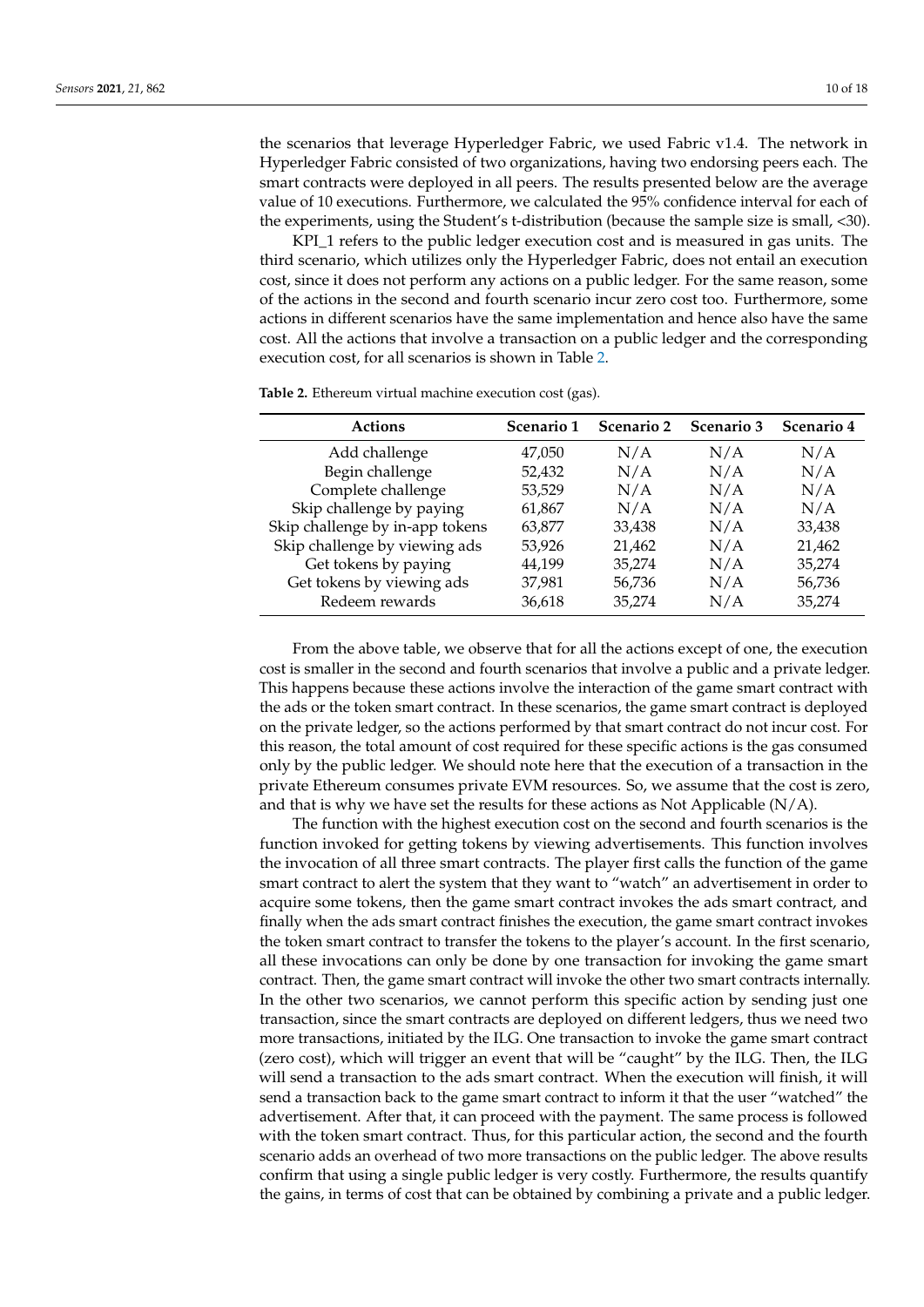The second KPI refers to response time for write requests. In Ethereum, the transaction delay depends on the block mining time. The average time for mining a new block in Ethereum, i.e., the time required by the Ethereum network to generate and append to the blockchain a new block, is  $\approx$ 15 s. Therefore, for scenarios that utilize the Ethereum blockchain (public or private) the response time for write transactions is  $\approx$ 15 s. This time is also affected by other external factors, such as the load of the network, the size of the transaction, and how many transactions can fit in a block. We performed some experiments in the Rinkeby Ethereum test network, to validate that the response time is indeed around 15 s.

On the other hand, in Hyperledger Fabric, in order for a transaction to be added on the ledger, it must get through three phases. These phases are the execution phase, the ordering phase, and the validation phase. From a high level perspective, the transaction flow on Hyperledger Fabric is as follows. Initially, the client sends a transaction proposal. The endorsing peers receive the proposal, execute the transaction, and send back to the client the signed result, as a proposal response (execution phase, no updates made to the ledger). Then, the client broadcasts the transaction proposal and response to the ordering service, which orders the transactions and creates the blocks (ordering phase). Finally, the blocks are broadcasted to all peers, are validated, and each peer appends the new block to the blockchain (validation phase). So, in Hyperledger Fabric, the transaction delay depends on the time that each phase requires. The results, with the confidence intervals, for all scenarios are presented in Table [3.](#page-10-0)

**Table 3.** Mean response time units for write requests (confidence intervals).

<span id="page-10-0"></span>

| Actions                  | Scenario 1           | Scenario 2         | <b>Scenario 3</b>    | Scenario 4           |
|--------------------------|----------------------|--------------------|----------------------|----------------------|
| Add challenge            | 14.55 $(\pm 2.48)$   | 14.55 $(\pm 2.48)$ | 2.209 $(\pm 0.03)$   | 2.209 $(\pm 0.03)$   |
| Begin challenge          | $15.38 \ (\pm 3.14)$ | 15.38 $(\pm 3.14)$ | 2.195 $(\pm 0.01)$   | 2.195 $(\pm 0.01)$   |
| Complete challenge       | 14.14 $(\pm 3.57)$   | 14.14 $(\pm 3.57)$ | $2.187 \ (\pm 0.01)$ | $2.187 \ (\pm 0.01)$ |
| Skip challenge by tokens | 12.96 $(\pm 2.90)$   | 12.96 $(\pm 2.90)$ | $2.176 \ (\pm 0.01)$ | 12.96 $(\pm 2.90)$   |
| Skip challenge by ads    | $15.14 \ (\pm 3.39)$ | 15.14 $(\pm 3.39)$ | 2.182 $(\pm 0.02)$   | 15.14 $(\pm 3.39)$   |
| Get tokens               | 11.12 $(\pm 2.05)$   | 11.12 $(\pm 2.05)$ | $2.187 \ (\pm 0.01)$ | 11.12 $(\pm 2.05)$   |

The next KPI refers to the time needed for the system to respond to non-altering transactions, namely read requests. Read requests in Ethereum do not broadcast or publish anything on the blockchain, and the response is returned instantaneously, since the requests are local. Furthermore, read requests in Hyperledger Fabric follow the same flow as the one described above for the write requests, with the difference that for the read requests the flow ends when the proposal response is returned to the client (i.e., there is not an ordering and validation phase). The results are shown in Table [4.](#page-10-1)

<span id="page-10-1"></span>

| Table 4. Mean response time units for read requests (confidence intervals). |  |  |
|-----------------------------------------------------------------------------|--|--|
|-----------------------------------------------------------------------------|--|--|

| <b>Actions</b>   | Scenario 1           | Scenario 2           | Scenario 3            | Scenario 4            |
|------------------|----------------------|----------------------|-----------------------|-----------------------|
| Query points     | $1.106 \ (\pm 0.05)$ | 1.106 $(\pm 0.05)$   | $0.024 \ (\pm 0.002)$ | $0.024 \ (\pm 0.002)$ |
| Query challenges | $1.085 \ (\pm 0.04)$ | $1.085 \ (\pm 0.04)$ | $0.026 \ (\pm 0.006)$ | $0.026 \ (\pm 0.006)$ |
| Query tokens     | 1.124 $(\pm 0.06)$   | 1.124 $(\pm 0.06)$   | $0.021 \ (\pm 0.001)$ | 1.124 $(\pm 0.06)$    |

As we can see from the above table, the response time in scenarios that utilize Ethereum is approximately 1 s, which is not negligible as expected. This occurs because in our emulation environment, we do not own and run an Ethereum (full or light) node (this is the case usually). So, in order to interact with the Ethereum blockchain, we communicate with another node of the network, through Remote Procedure Calls (RPCs). Thus, an additional (network) overhead is introduced. We performed some experiments with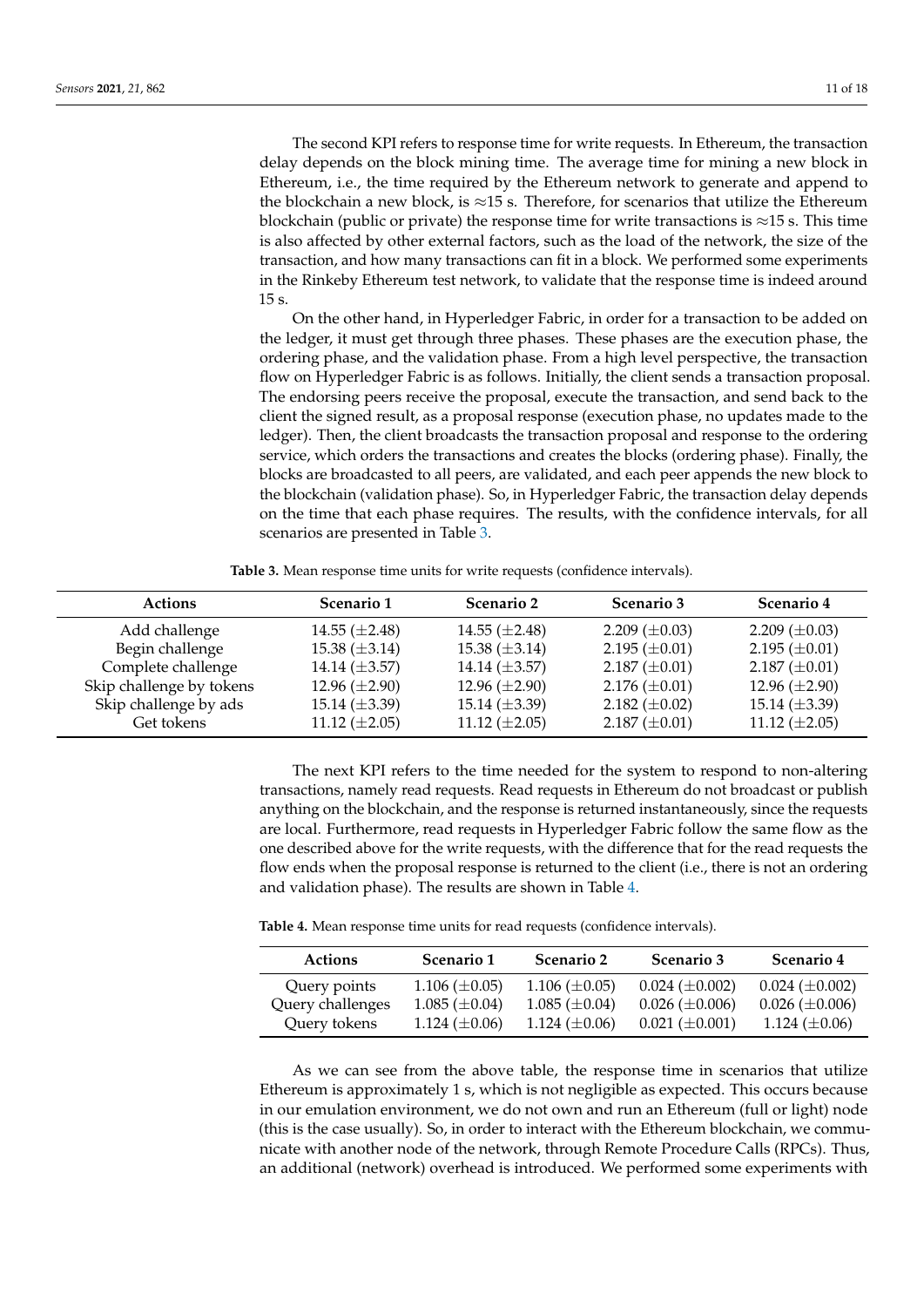local Ethereum, in order to find out the exact value for the response time in non-altering transactions, which is 0.045 s.

The next KPI is the BLE beacon detection time. Functionality related to beacon detection time is not implemented in the smart contracts, hence this time is independent of the ledger transaction time. Furthermore, since this action is independent of the blockchains, our emulation environment does not consider IoT-related actions, thus we do not have produced results about this specific KPI. However, in [\[31\]](#page-17-11), there is an exhaustive evaluation about the beacon performance for this specific mobile game. Authors calculated that the average delay is 5.8 s.

Next, we have the KPI that is related to throughput, which is defined as the number of transactions per time unit that the system can support. To measure this KPI, we conducted a number of experiments sending write requests to the system, since read requests are local, and they do not record anything on the ledger. Initially, we measured the throughput of private Ethereum. In these experiments, we observed that a block can store up to 74 transactions, related to our game. We also know that a block is mined in 15 s, so the throughput of the system is 4 transactions per second. We should note that the throughput is affected by the number of transactions that can fit in a block. In particular, we measure the transactions that fit in a block by calculating the amount of gas that is packed in the block. So, the throughput might be increased for some other actions that costs less gas. In public Ethereum, a block will contain transactions from the whole Ethereum network, and not only from our game, thus the throughput will be even smaller. On the other hand, in Hyperledger Fabric, we have observed from the configuration file that a block can fit 20 transactions, with a maximum transaction size of 99 MBs. From the experiments we conducted, we measured that a block is added on the ledger in about 100 milliseconds, and that all the transactions related to our use case had a transaction size smaller than 99 MBs. Thus, the throughput of the system is 200 transactions per second. The above results are not affected by the ILG component, since we measure the throughput of each blockchain separately.

The last two KPIs are related to scalability, and in particular they show how the execution cost (KPI\_6), and the response time (KPI\_7) are affected by the number of challenges, or users. Again, as the throughput, scalability is not affected by the ILG or any other component of the system. The cost scalability concerns only scenarios that use the public Ethereum blockchain, which introduces a transaction cost. We defined the cost scalability as the ratio of the cost over the number of challenges. The cost scalability is shown in Figure [3.](#page-11-0)

From the figure above, we observe that the cost scalability is linear to the number of challenges. Similarly, the cost scalability remains linear, not only to the number of challenges, but also to the number of tokens, points, and any other metric that involves transactions with the Ethereum blockchain.

<span id="page-11-0"></span>

**Figure 3.** Ethereum gas consumption as a function of the number of challenges.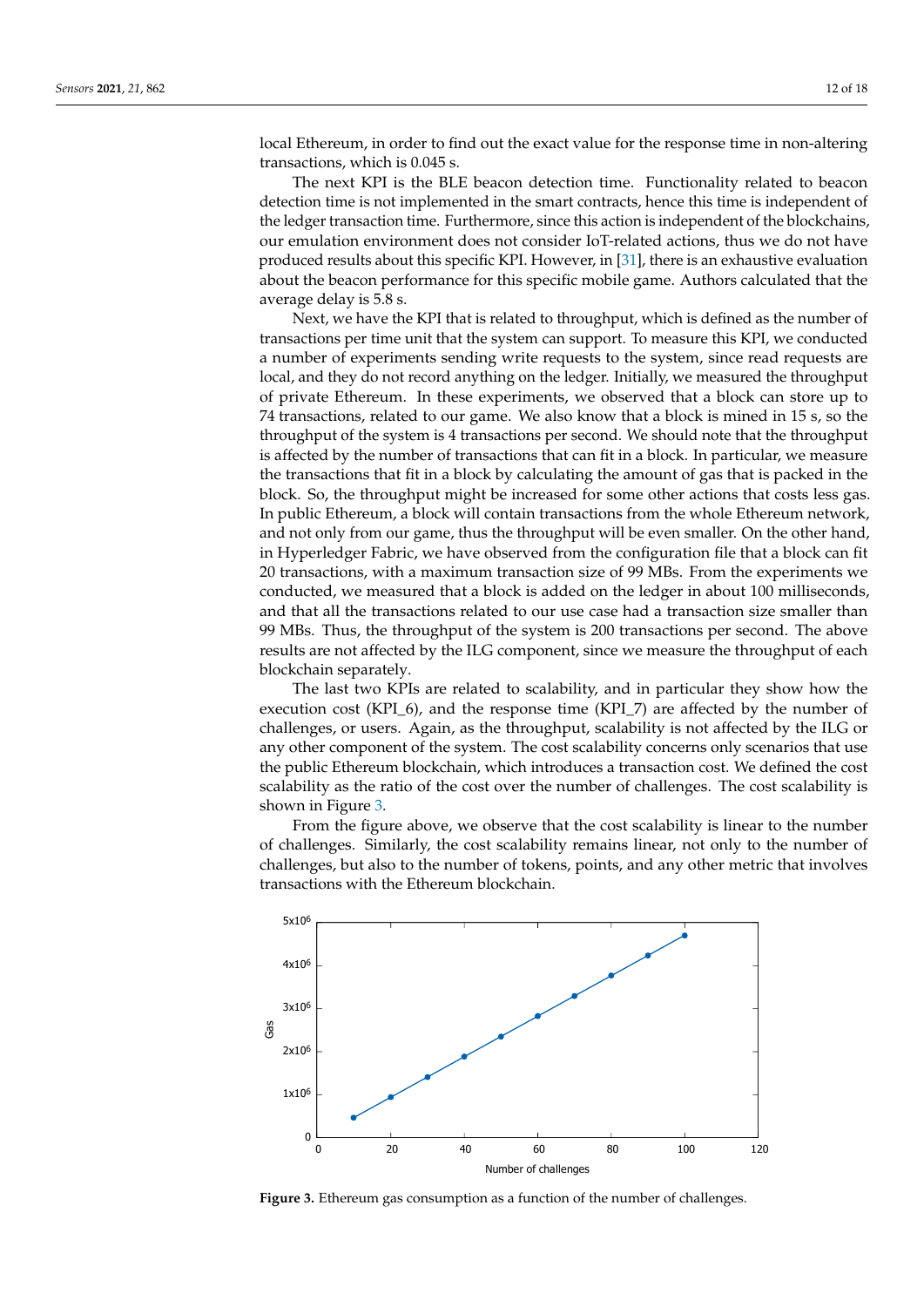Finally, the last KPI refers to time scalability, which is shown in Figure [4](#page-12-0) for the public Ethereum, and in Figure [5](#page-12-1) for Hyperledger Fabric, respectively. As for cost scalability, we defined time scalability as the ratio of time over the number of challenges. From the figures, we observe that the time scalability for all types of blockchain is a stepwise function, which macroscopically becomes linear. Again, the time scalability is similar for points, tokens, etc.

All the results for all the KPIs and scenarios are summarized in Table [5.](#page-13-1) The results in the table are the average of all the corresponding actions of all experiments. Furthermore, for the fourth emulation scenario, which utilizes both public Ethereum and Hyperledger Fabric, the results presented in the table are for both blockchains.

<span id="page-12-0"></span>

**Figure 4.** Time scalability for Ethereum-based scenarios.

<span id="page-12-1"></span>

**Figure 5.** Time scalability for Hyperledger Fabric-based scenarios.

From the above table, it is clear that the use of a public ledger (Scenario 1) is expensive and demonstrates poor performance results, especially in terms of response times and throughput. Using a single private ledger (Scenario 3) is significantly better than using a single public ledger, in terms of cost and performance. However, this alternative lacks some important properties of the public ledger, such as transparency, wide-scale trust, and openness. Thus, the best solution is to combine these two types of blockchains, the private ledger in order to implement all the gaming functionality for which time is a crucial factor, while the public blockchain in order to implement other actions, such as advertisements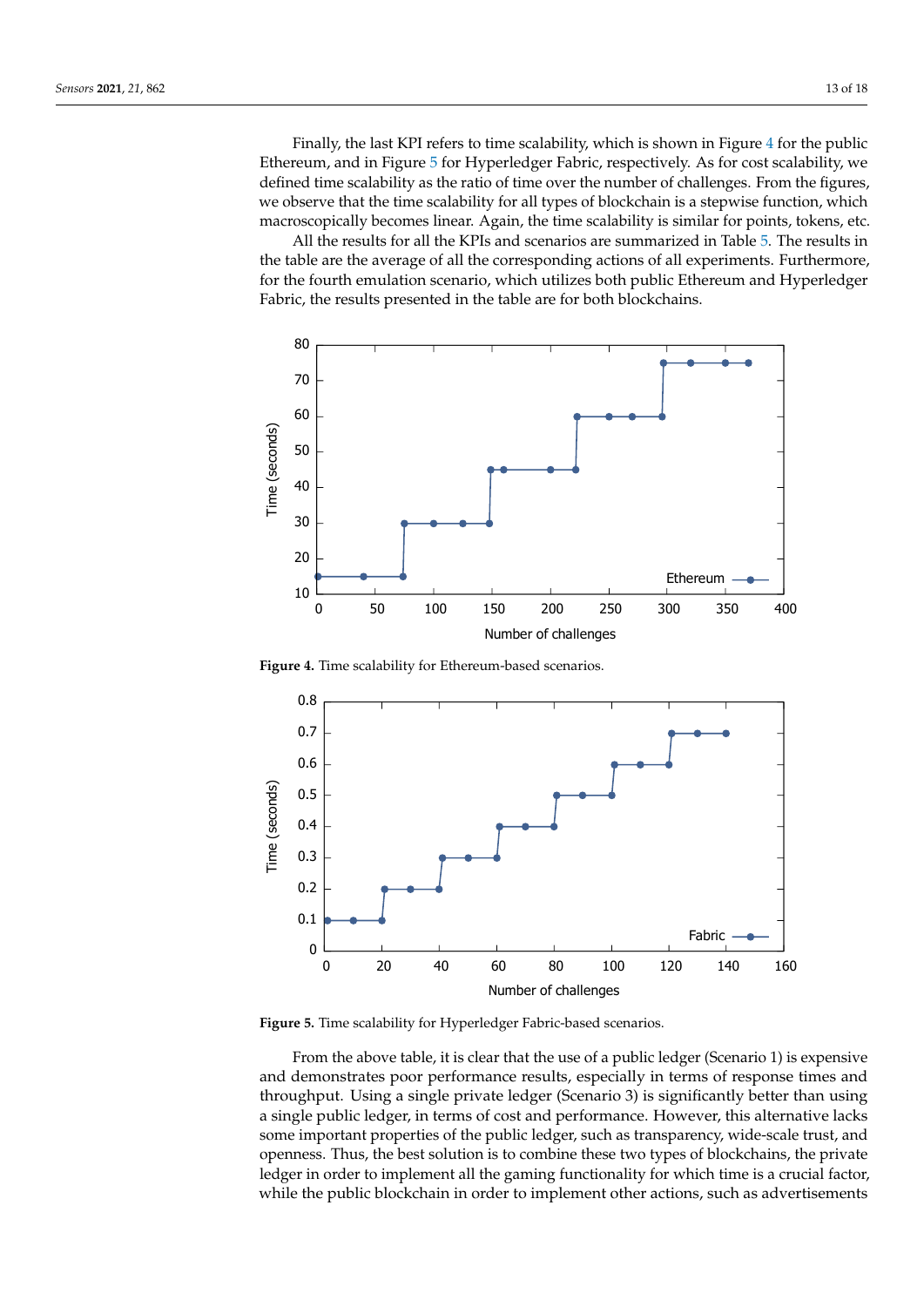and asset specific actions, that require higher levels of trust, transparency, and openness in order for the entities to be able to join the ecosystem easily. Therefore, since Hyperledger Fabric demonstrates better performance results than a private instance of Ethereum, the private ledger should be the Hyperledger Fabric, thus the fourth emulation scenario is more suitable than the second, which utilizes public and private Ethereum.

| <b>KPIs</b>      | Scenario 1     | Scenario 2     | Scenario 3       | Scenario 4            |
|------------------|----------------|----------------|------------------|-----------------------|
| KPI 1            | 50,164         | 36,437         | $\theta$         | 0 & 36,437            |
| KPI <sub>2</sub> | 13.89 s        | 13.89 s        | 2.189 s          | 2.197 & 13.89 s       |
| KPI 3            | 1.105 s        | 1.105 s        | $0.024$ s        | $0.025 \& 1.124 s$    |
| KPI 4            | N/A            | N/A            | N/A              | N/A                   |
| KPI 5            | $4$ write tr/s | $4$ write tr/s | $200$ write tr/s | Same as scenario 1, 3 |
| KPI 6            | Linear         | Linear         | N/A              | Linear                |
| KPI 7            | Step-wise      | Step-wise      | Step-wise        | Step-wise             |

<span id="page-13-1"></span>**Table 5.** System performance evaluation results for all the emulation scenarios.

#### <span id="page-13-0"></span>**6. Discussion**

Blockchains have many useful properties, including *decentralization*, *replication*, *transparency*, and *immutability*. These achieve *auditability* and forms of anonymity in some cases. Furthermore blockchains are using based on a (distributed) consensus mechanism: A blockchain can reach consensus without relying on a central, trusted, third party. All these properties and features make DLTs a promising technology for the mobile gaming industry. Blockchains can enhance mobile games with *game and rules transparency*, *assured asset ownership*, *secured asset trade*, *easy and secure asset reusability*, and support for secure and robust *User Generated Content (UGC)*.

Everyone participating in a blockchain network can read all the records stored in the blockchain, as well as the source code of the smart contracts. Thus, if the functionality of a game or the rules of a game are written in a smart contract deployed on the blockchain, everyone, including players, can access and read these data. This is a great improvement compared to legacy systems where usually these data are stored in a private server and are provided to the players by the game company only indirectly, often not even explicitly. So, in a blockchain-based game the players can be sure that the rules of the game will be respected and that the game is played fairly by everyone. One such example is a dice game that generates a random number from one to six, in order to choose a winner. If the functionality that implements the generation of the number is in the smart contract, then the players can audit this process and be sure that no one will cheat, not even the gaming company that provides the game.

Furthermore, different game organizations can join the same blockchain platform and cooperate, in the sense that one company can develop a game based on the content of the game of another company (logic extension and asset reusability), like the KotoWars game [\[25\]](#page-17-5). If the assets of a game (e.g., shields and guns) are represented as tokens in a public blockchain, which is open to everyone, then these tokens will "live" in the blockchain network, and not in the server of the specific game. Thus, everyone can also (re)use them outside the game, e.g., in another game that supports the same assets, without the intervention of the first game company.

Blockchain technology can also improve in-game features and solve some of the problems faced by the (mobile) gaming industry. A game that leverages blockchain technology can expand and improve in-app payments using cryptocurrencies. Until recently, mobile games used mostly conventional payment methods that require a third trusted party in order to be reliable. With the use of blockchains and smart contracts, and in particular due to the transparency and openness they provide, in-app payments become transparent without needing a trusted third party. Furthermore, by using smart contracts, which run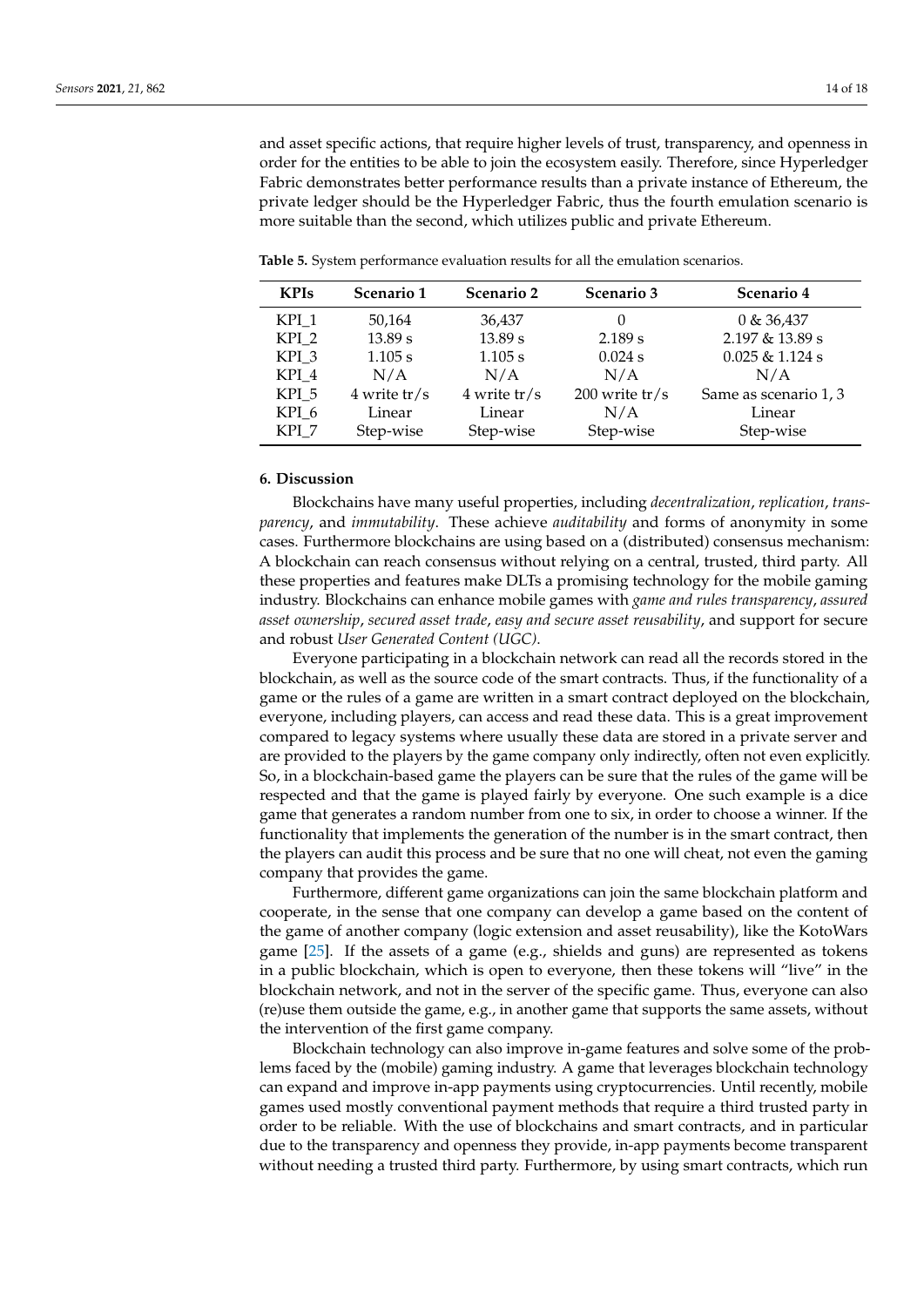deterministically (in the EVM) with a source code that cannot be modified (since they are immutable), we can be sure that agreed rules will be respected no matter what.

With regards to advertisements, using the blockchain technology to track in-app advertisements can strengthen this process. Companies from the advertising sector, or individual advertisers, can provide personalized and more importantly context-aware advertisements. In an IoT mobile game (as the one described above), advertising companies can provide advertisements based on the user's location, in addition to other game contextrelated information, both macroscopic, e.g., the game or type of game, or the specific state in the game or past history and choices of the player if these become observable to all or specific parties (e.g., the advertisers).

Moreover, as already discussed, a game can leverage a blockchain to provide asset ownership with transparency and consistency of asset rules, and other similar useful properties, leading to trusted and simpler trading transactions of assets among players. More importantly, this can also be done across games. Note that distrust about rare and expensive assets has been a limiting factor in some cases in the past and a key motivating factor for the introduction of DLTs.

Perhaps the most intriguing benefit of blockchains in the (mobile) gaming industry is the support for User Generated Content (UGC). In traditional gaming all the assets of a player in the game belong to the game company, even in games where a player can create their own items. With the help of blockchains, this can change and lead to an open community where any player will be able to create, own, and trade their own items. Furthermore, the items that are generated by the users will be owned by the users themselves, even if they stop playing the game. Additionally, DLTs can secure and strengthen this community through the aforementioned properties, e.g., avoiding incidents of stolen assets. All these properties can help the gaming industry to attract many more players and to engage them more by allowing them to create and trade assets and more generally UGC.

Therefore, it is clear that blockchains have the potential to help in the creation of new and open mobile gaming ecosystems, especially when they are combined with IoT technologies, where many different organizations (e.g., advertising companies, game studios, PoI companies, and others) can cooperate with each other to develop novel, fun, and context-aware mobile games. In our case, it is easy for a cafe, or a mall, or any other company interested in a particular location (PoI), to deploy IoT beacons in its location, design challenges, and add them in the smart contract, without the intervention of a middleman, since there are no barriers to entry, and anyone with an Ethereum address can add a challenge. Of course, the initiator of the game smart contract, typically the gaming company, can introduce conditions to be checked automatically by the smart contract. With a case like that, new business opportunities are created, since the players will be attracted to the PoI in order to complete a challenge and may buy something from a particular store or in general benefit that company. The same also applies for the advertising sector. It is easy to create open ecosystems for the advertisers, in order to add their advertisements in the game, by just adding the URL of the advertisement within the smart contract.

Of course these benefits come with costs. Firstly, and as we show in the previous section, public blockchains involve monetary and communication overhead, which in many cases can be prohibitive. Secondly, the immutability property of the blockchain makes hard for developers to fix bugs in their code, since deployed smart contracts cannot be modified. Thirdly, the openness and transparency of blockchain makes it difficult to protect intellectual property or any other trade secrets.

In this paper we developed an emulation environment in order to evaluate the performance and various other aspects (e.g., open ecosystems) of a location-based mobile game. Through emulation, it is easier and simpler to develop and implement different scenarios, as the ones presented above, which utilize different blockchain technologies. However, our emulation environment has some limitations.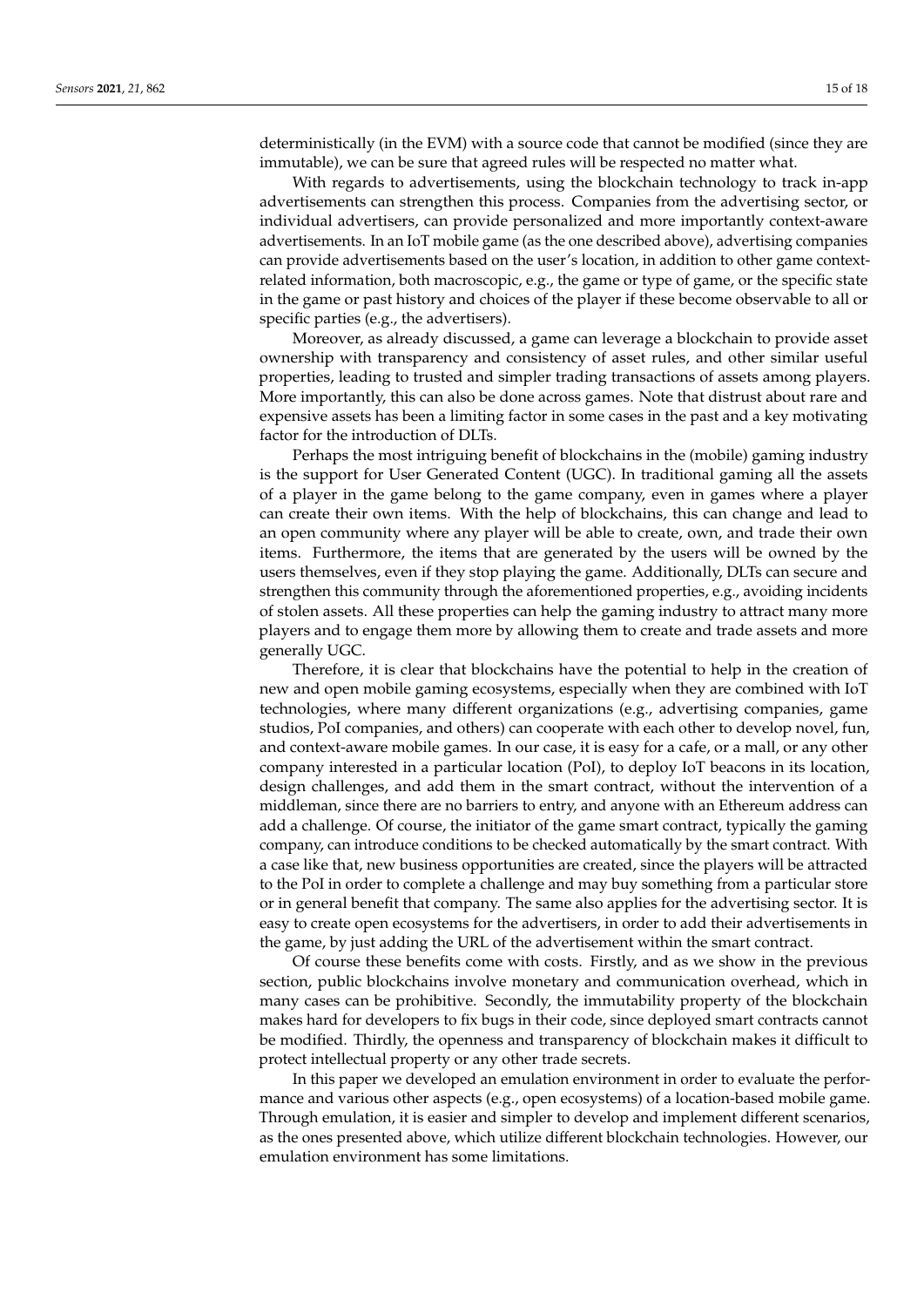First of all, as we have already mentioned, in our emulation environment, we did not consider IoT-related actions. So, we did not measure the fourth KPI (see Table [1\)](#page-8-1), which is the BLE beacon detection time. However, the detection time of beacons is one of the most important performance metrics for the specific mobile game, since if a beacon takes too long to sense a player's smartphone and send the appropriate tasks, then the player might be confused and think that they are not in the appropriate location. However, authors in [\[31\]](#page-17-11) have calculated that the average delay is 5.8 s.

Furthermore, in our evaluation, we did not consider business-related metrics and KPIs, such as DAU and ARPU, since these metrics are addressable only through real implementation. On the other hand, in our emulation we focused on the technologies used in the presented mobile game and how these technologies affect the performance of the system. However, we briefly describe the new business opportunities that arise with a game like the one presented above, (due to the use of IoT and blockchain technology) for PoI companies (restaurants, cafes, and malls among others), advertisers, game developers, and even for players.

Finally, in our emulation environment, we have one application (Web app) that all actors, players, game administrators, and advertisers use to interact with the system. In addition, the entirety of game functionality is implemented in the three smart contracts and the ILG. In real implementation of the game, this is not the case. The game company should have an application that will manage the game (e.g., managing the users accounts), another one to manage the challenges, and so on. However, these (architectural) modifications will not affect the performance results presented above, and the results will remain at the same order of magnitude, as the bottleneck of the system is the blockchain technology.

# <span id="page-15-0"></span>**7. Conclusions**

In this paper we discussed how DLTs and IoT devices (mostly beacons) could be utilized to enable and expand novel mobile gaming ecosystems and improved in-game features, such as in-app payments without third parties, and personalized and context sensitive advertisements, in an open and secure manner. Furthermore, we described a specific prototype of a location-based mobile game and evaluated it from various aspects based on defined KPIs.

Our evaluation, at a high level, showed the gains that could be achieved in terms of cost and performance, when public and private ledgers are combined. We concluded that using only one permissioned ledger was better in terms of time and cost. However, using two ledgers, a public one and a private one, was better in terms of transparency, trust, and openness. In particular, we claim that using (public) Ethereum for increased trust and convenient payments and Hyperledger Fabric for high performance, scalability, and low cost, is better than using only one type of ledger for many types of games and business logic situations.

Our paper is the first step towards assessing the impact of the IoT and DLTs in the mobile gaming industry. Our findings indicate great potentials and for this reason it is in our future plans to further investigate this field. Our emulations will be complemented by experimentation with real mobile games and more IoT devices, which will provide us with insights about potential deployability issues, as well as, by analytical evaluation through system modeling which can help us evaluate large scale scenarios, as well as predict market directions.

**Author Contributions:** All authors developed the concept and methodology together. I.P. developed the software and performed the experiments. I.P. and N.F. analyzed the results. G.C.P. and V.A.S. formulated the research directions, acquired the funding, and supervised the whole process. All the authors discussed the results, wrote, edited, and reviewed the manuscript, and agreed to the published version of it. All authors have read and agreed to the published version of the manuscript.

**Funding:** This research was supported by the EU funded Horizon 2020 project SOFIE (Secure Open Federation for Internet Everywhere), under grant agreement No. 779984.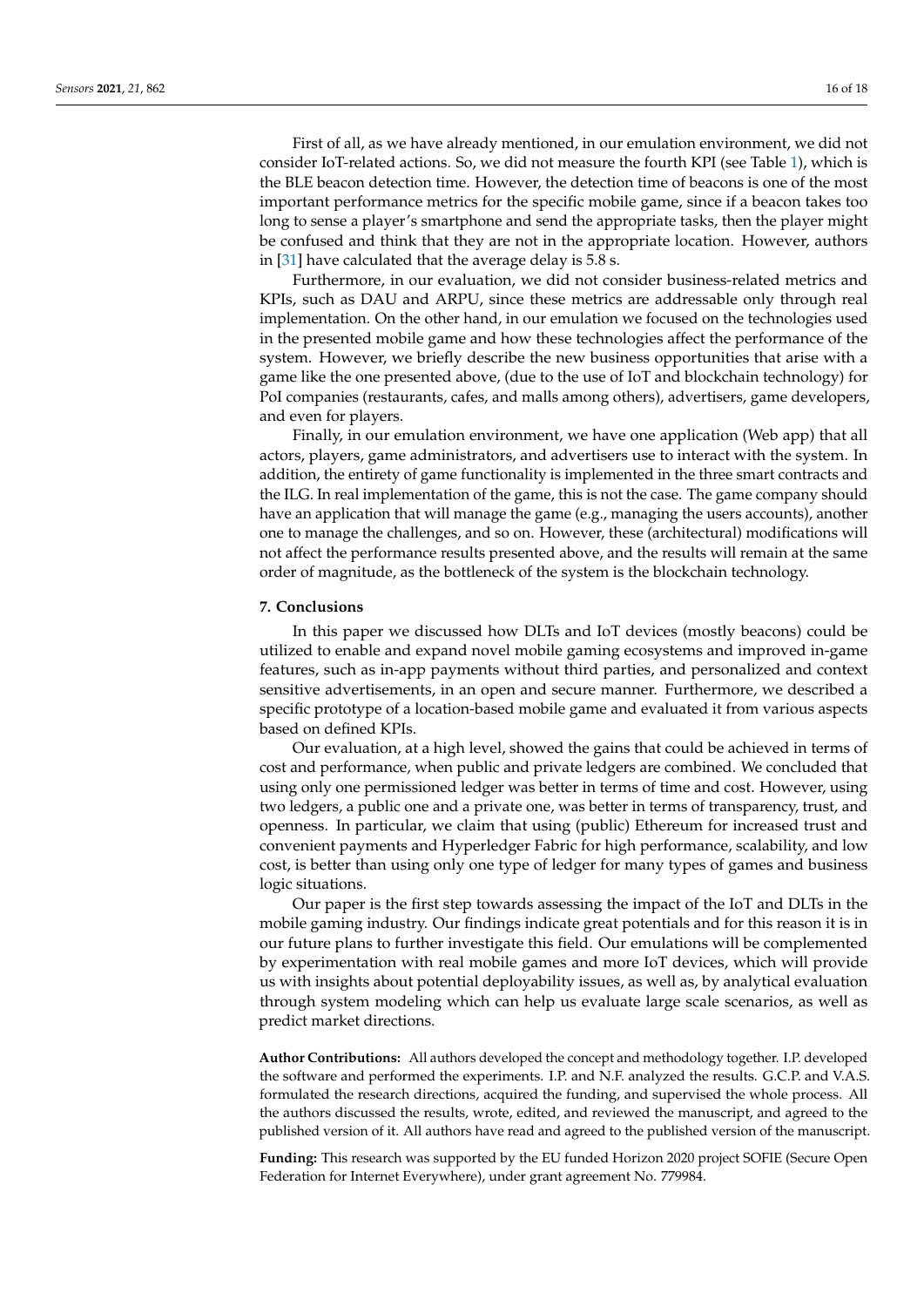**Institutional Review Board Statement:** Not applicable.

**Informed Consent Statement:** Not applicable.

**Data Availability Statement:** Not applicable.

**Conflicts of Interest:** The authors declare no conflict of interest.

## **Abbreviations**

The following abbreviations are used in this manuscript:

- DLT Distributed Ledger Technology
- IoT Internet of Things
- PoI Point of Interest
- URL Uniform Resource Locator
- KPI Key Performance Indicator
- BLE Bluetooth Low Energy
- RPC Remote Procedure Call
- ILG Interledger Gateway
- SOFIE Secure Open Federation for Internet Everywhere
- EVM Ethereum Virtual Machine
- MB Megabyte
- N/A Not Applicable<br>UGC User Generated
- User Generated Content

# **References**

- <span id="page-16-0"></span>1. Nakamoto, S. Bitcoin: A Peer-to-Peer Electronic Cash System. Available online: <http://bitcoin.org/bitcoin.pdf> (accessed on 1 December 2020).
- <span id="page-16-1"></span>2. Andoni, M.; Robu, V.; Flynn, D.; Abram, S.; Geach, D.; Jenkins, D.; McCallum, P.; Peacock, A. Blockchain technology in the energy sector: A systematic review of challenges and opportunities. *Renew. Sustain. Energy Rev.* **2019**, *100*, 143–174. [\[CrossRef\]](http://dx.doi.org/10.1016/j.rser.2018.10.014)
- <span id="page-16-2"></span>3. Wang, Z.; Ogbodo, M.; Huang, H.; Qiu, C.; Hisada, M.; Abdallah, A.B. AEBIS: AI-Enabled Blockchain-Based Electric Vehicle Integration System for Power Management in Smart Grid Platform. *IEEE Access* **2020**, *8*, 226409–226421. [\[CrossRef\]](http://dx.doi.org/10.1109/ACCESS.2020.3044612)
- <span id="page-16-3"></span>4. Blockchain in Supply Chain Management: Key Use Cases and Benefits. Available online: [https://www.infopulse.com/blog/](https://www.infopulse.com/blog/blockchain-in-supply-chain-management-key-use-cases-and-benefits) [blockchain-in-supply-chain-management-key-use-cases-and-benefits](https://www.infopulse.com/blog/blockchain-in-supply-chain-management-key-use-cases-and-benefits) (accessed on 1 December 2020).
- <span id="page-16-4"></span>5. Korpela, K.; Hallikas, J.; Dahlberg, T. Digital Supply Chain Transformation toward Blockchain Integration. In Proceedings of the 50th Hawaii International Conference on System Sciences, Waikoloa, HI, USA, 4–7 January 2017.
- <span id="page-16-5"></span>6. Voulgaris, S.; Fotiou, N.; Siris, V.A.; Polyzos, G.C. Hierarchical Blockchain Topologies for Quality Control in Food Supply Chains. In Proceedings of the European Conference on Networks and Communications (EuCNC), Dubrovnik, Croatia, 15–18 June 2020.
- <span id="page-16-6"></span>7. Shawdagor, J. Overview and Market Trends of Crypto Games in 2020. Available online: [https://cointelegraph.com/news/](https://cointelegraph.com/news/overview-and-market-trends-of-crypto-games-in-2020) [overview-and-market-trends-of-crypto-games-in-2020](https://cointelegraph.com/news/overview-and-market-trends-of-crypto-games-in-2020) (accessed on 1 December 2020).
- <span id="page-16-7"></span>8. CryptoKitties: Collectible and Breedable Cats Empowered by Blockchain Technology. Available online: [https://www.](https://www.cryptokitties.co/) [cryptokitties.co/](https://www.cryptokitties.co/) (accessed on 1 December 2020).
- <span id="page-16-8"></span>9. Etheroll: An Ethereum Dice Game. Available online: <https://etheroll.com> (accessed on 1 December 2020).
- <span id="page-16-9"></span>10. Satoshi Dice Dapp. Available online: <https://satoshidice.com/> (accessed on 1 December 2020).
- <span id="page-16-10"></span>11. 7Bit Casino. Available online: <https://7bitcasino.com> (accessed on 1 December 2020).
- <span id="page-16-11"></span>12. mBit Casino. Available online: <https://www.mbitcasino.com> (accessed on 1 December 2020).
- <span id="page-16-12"></span>13. Gods Unchained. Available online: <https://godsunchained.com/> (accessed on 1 December 2020).
- <span id="page-16-13"></span>14. CryptoKitties Craze Slows Down Transactions on Ethereum. Available online: [https://www.bbc.com/news/technology-422371](https://www.bbc.com/news/technology-42237162) [62](https://www.bbc.com/news/technology-42237162) (accessed on 1 December 2020).
- <span id="page-16-14"></span>15. Wood, G. Ethereum: A secure decentralised generalised transaction ledger. *Ethereum Proj. Yellow Pap.* **2014**, 151, 1–32.
- <span id="page-16-15"></span>16. Fotiou, N.; Polyzos, G.C. Smart Contracts for the Internet of Things: Opportunities and Challenges. In Proceedings of the European Conference on Networks and Communications (EuCNC), Ljubljana, Slovenia, 18–21 June 2018.
- <span id="page-16-16"></span>17. Androulaki, E.; Barger, A.; Bortnikov, V.; Cachin, C.; Christidis, K.; De Caro, A.; Enyeart, D.; Ferris, C.; Laventman, G.; Manevich, Y.; et al. Hyperledger Fabric: A Distributed Operating System for Permissioned Blockchains. In Proceedings of the Thirteenth EuroSys Conference, EuroSys '18, Porto, Portugal, 23–26 April 2018; Association for Computing Machinery: New York, NY, USA, 2018. [\[CrossRef\]](http://dx.doi.org/10.1145/3190508.3190538)
- <span id="page-16-17"></span>18. Siris, V.A.; Nikander, P.; Voulgaris, S.; Fotiou, N.; Lagutin, D.; Polyzos, G.C. Interledger Approaches. *IEEE Access* **2019**, *7*, 89948–89966. [\[CrossRef\]](http://dx.doi.org/10.1109/ACCESS.2019.2926880)
- <span id="page-16-18"></span>19. How the Internet of Things Is Changing The Gaming Industry. Available online: [https://www.headstuff.org/entertainment/](https://www.headstuff.org/entertainment/gaming/how-the-internet-of-things-is-changing-the-gaming-industry/) [gaming/how-the-internet-of-things-is-changing-the-gaming-industry/](https://www.headstuff.org/entertainment/gaming/how-the-internet-of-things-is-changing-the-gaming-industry/) (accessed on 1 December 2020).